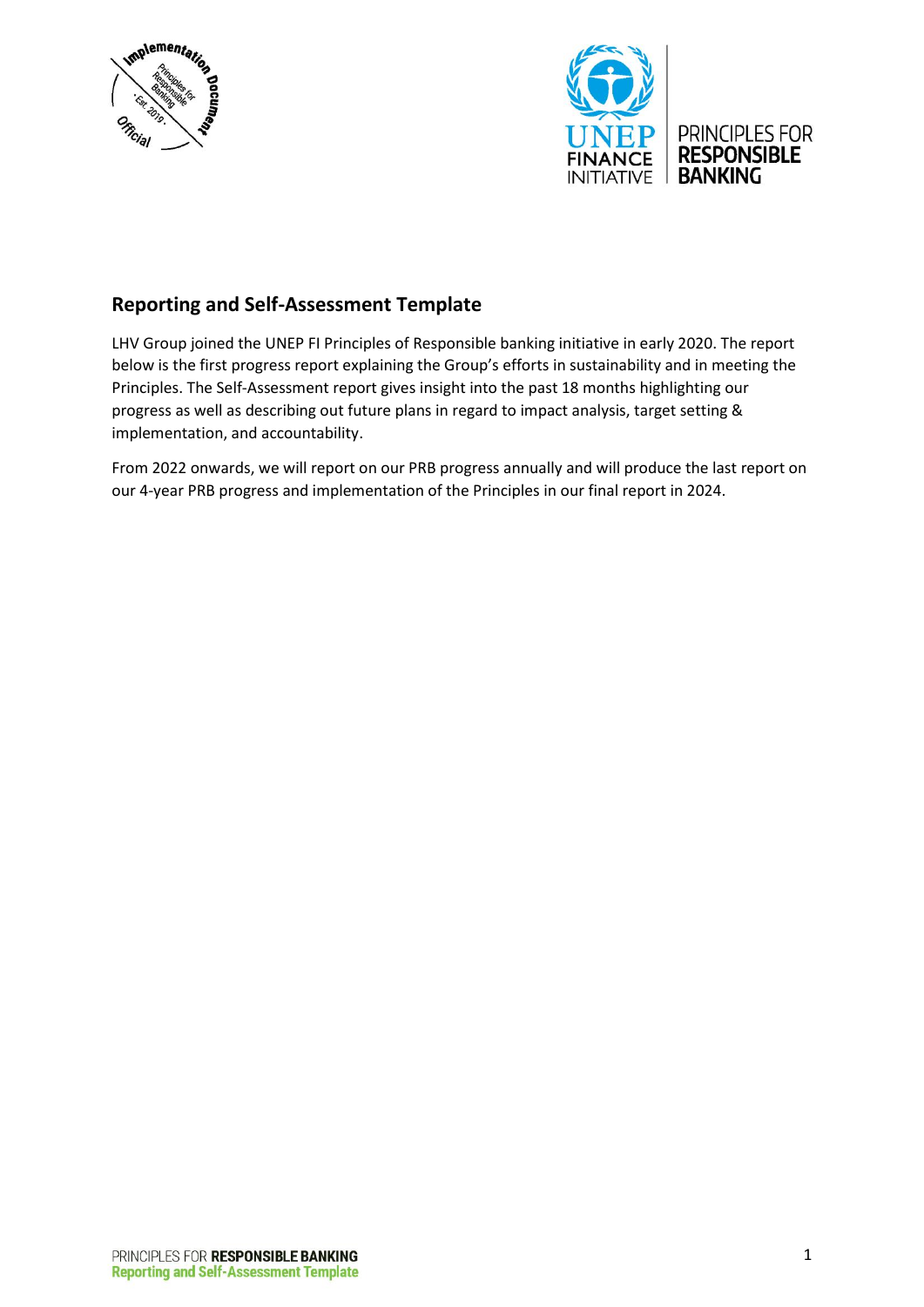



| PRINCIPLES FOR     |
|--------------------|
| <b>RESPONSIBLE</b> |
| <b>BANKING</b>     |

| Reporting and Self-               | High-level summary of bank's response (limited                                                               | Reference(s)/        |
|-----------------------------------|--------------------------------------------------------------------------------------------------------------|----------------------|
| <b>Assessment Requirements</b>    | assurance required for responses to highlighted items)                                                       | Link(s) to bank's    |
|                                   |                                                                                                              |                      |
|                                   |                                                                                                              | full response/       |
|                                   |                                                                                                              | relevant             |
|                                   |                                                                                                              | information          |
| <b>Principle 1: Alignment</b>     |                                                                                                              |                      |
|                                   | We will align our business strategy to be consistent with and contribute to individuals' needs and society's |                      |
|                                   | goals, as expressed in the Sustainable Development Goals, the Paris Climate Agreement and relevant           |                      |
| national and regional frameworks. |                                                                                                              |                      |
| 1.1 Describe (high-level)         | Established in 1999, LHV Group is the largest domestic                                                       | <b>About LHV</b>     |
| your bank's business              | financial group and capital provider in Estonia. LHV                                                         |                      |
| model, including the              | Group's key subsidiaries are LHV Pank (Bank), LHV                                                            | <b>LHV Group</b>     |
| main customer                     | Varahaldus (Asset Management), and AS LHV Kindlustus                                                         | <b>Annual report</b> |
|                                   |                                                                                                              |                      |
| segments served,                  | (Insurance). LHV Group is also present in the United                                                         | 2020                 |
| types of products and             | Kingdom through its London Branch which provides                                                             | p.5, p.10-11:        |
| services provided, the            | banking services to companies whose goal is to increase                                                      |                      |
| main sectors and                  | the speed, convenience, and availability of financial                                                        |                      |
| types of activities, and          | services through technological innovation.                                                                   |                      |
| where relevant the                |                                                                                                              |                      |
| technologies financed             | We are a full-service financial services provider and                                                        |                      |
| across the main                   | efficient and technology-focused in our operations. LHV                                                      |                      |
| geographies in which              | Asset Management is actively increasing the number of                                                        |                      |
| your bank has                     | pension fund clients and the volume of assets from                                                           |                      |
| operations or                     | which it makes investments.                                                                                  |                      |
| provides products and             | Our home markets are Estonia and the United Kingdom                                                          |                      |
| services.                         | but we see LHV Group as an international financial                                                           |                      |
|                                   | group that offers the best service to all customer groups                                                    |                      |
|                                   |                                                                                                              |                      |
|                                   | and through a variety of channels. We are hoping to                                                          |                      |
|                                   | expand our international reach through our UK business                                                       |                      |
|                                   | line, and we're currently working on getting licensed to                                                     |                      |
|                                   | operate as a separate credit institution in the UK.                                                          |                      |
|                                   |                                                                                                              |                      |
|                                   | Our long-term goal is to build strong relationships with                                                     |                      |
|                                   | all stakeholders by being:                                                                                   |                      |
|                                   |                                                                                                              |                      |
|                                   | • the best financial services provider for customers                                                         |                      |
|                                   | • the most supportive financial services provider for                                                        |                      |
|                                   | international financial intermediaries                                                                       |                      |
|                                   | • an attractive employer that offers high job                                                                |                      |
|                                   | satisfaction, development opportunities, and self-                                                           |                      |
|                                   | fulfilment for people                                                                                        |                      |
|                                   | • a transparent company that delivers up to 20% return                                                       |                      |
|                                   |                                                                                                              |                      |
|                                   | on equity per year for investors                                                                             |                      |
|                                   | • and a company with the best management practices,                                                          |                      |
|                                   | positive social impact, and ambitious climate goals                                                          |                      |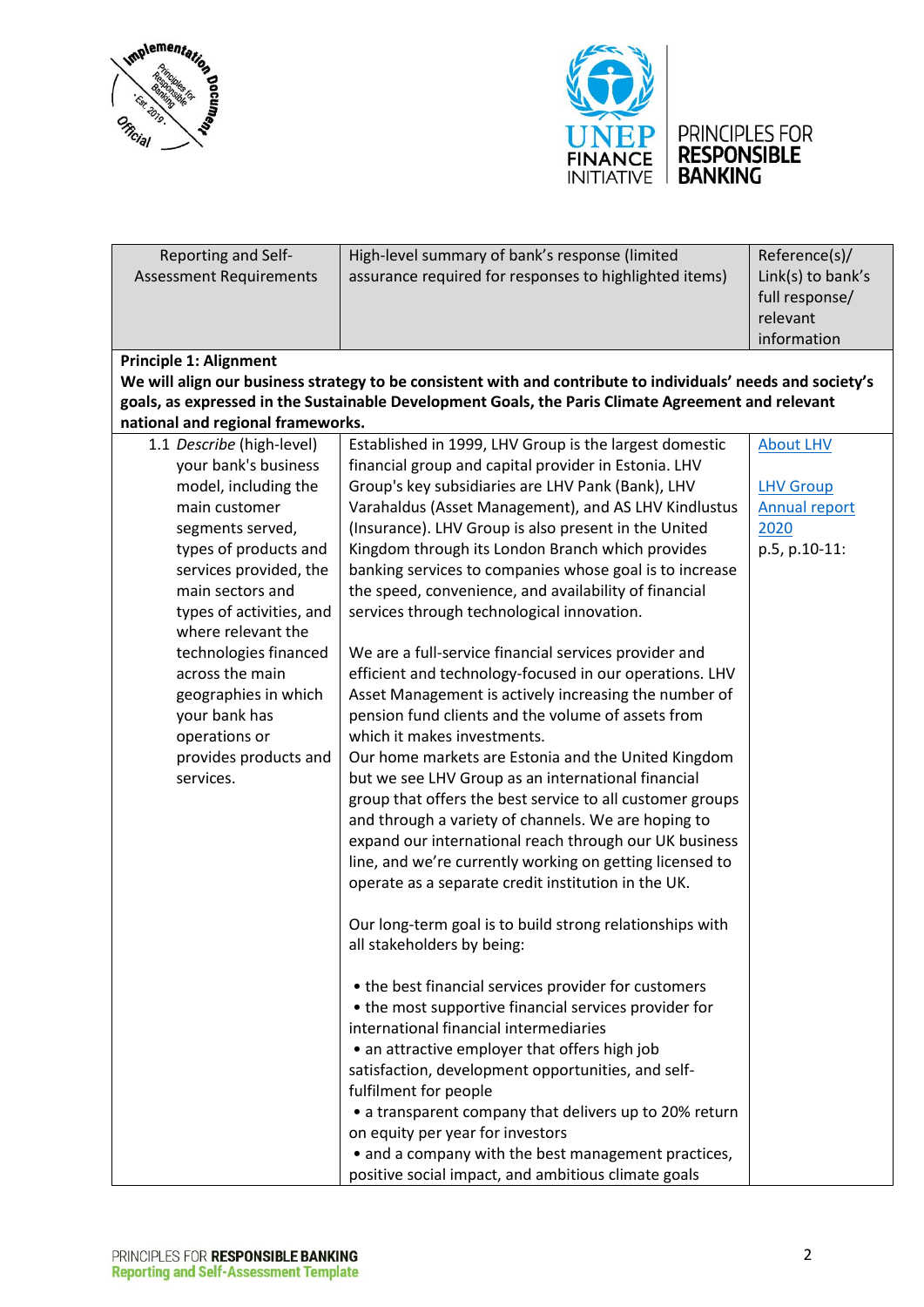



|                                                                                                                                                                                                                                                                                                                       | LHV employs more than 600 employees group-wide.<br>Our banking service is used by 282 000 clients and LHV<br>managed pension funds have got more than 174 000<br>active clients. With LHV insurance we have insured 129<br>000 clients. LHV UK Branch offers banking infrastructure<br>to more than 150 international financial companies,<br>through which LHV's payment services reach customers<br>all over the world.<br>We have taken a clear goal towards more sustainable                                                                                                                                                                                                                                                                                                                                                                                                                                                                                                                                                                                                                                                                           |                                                                                                                                 |
|-----------------------------------------------------------------------------------------------------------------------------------------------------------------------------------------------------------------------------------------------------------------------------------------------------------------------|------------------------------------------------------------------------------------------------------------------------------------------------------------------------------------------------------------------------------------------------------------------------------------------------------------------------------------------------------------------------------------------------------------------------------------------------------------------------------------------------------------------------------------------------------------------------------------------------------------------------------------------------------------------------------------------------------------------------------------------------------------------------------------------------------------------------------------------------------------------------------------------------------------------------------------------------------------------------------------------------------------------------------------------------------------------------------------------------------------------------------------------------------------|---------------------------------------------------------------------------------------------------------------------------------|
|                                                                                                                                                                                                                                                                                                                       | operations in all our business lines and subsidiaries, and<br>we have consciously opted for sustainability as one of<br>the key components of our corporate philosophy,<br>governance practice, and strategy. The Principles of<br>Responsible Banking have provided us with a clear<br>framework and a set of ambitious goals for the years<br>ahead to better develop and integrate sustainability<br>factors into all levels of our business and organizational<br>culture.                                                                                                                                                                                                                                                                                                                                                                                                                                                                                                                                                                                                                                                                             |                                                                                                                                 |
| 1.2 Describe how your<br>bank has aligned<br>and/or is planning to<br>align its strategy to be<br>consistent with and<br>contribute to society's<br>goals, as expressed in<br>the Sustainable<br>Development Goals<br>(SDGs), the Paris<br>Climate Agreement,<br>and relevant national<br>and regional<br>frameworks. | LHV has a strong focus on sustainability and<br>consideration for new societal needs. We are conscious<br>and aware of the unprecedented challenge of climate<br>change and exceptional environmental circumstances<br>caused by human activity.<br>Environmental and Social objectives and considerations<br>are integrated into our everyday operations and value<br>creation strategy. We are actively improving and<br>developing the processes of managing and mitigating<br>environmental and social risks associated with our<br>business engagements and strive for continuous<br>improvement and positive change in environmental and<br>social practices across all business lines.<br>We are committed to collective as well as individual<br>accountability in sustainable business. We regard it as<br>our mission to promote and practice responsible<br>banking that does not harm the environment and the<br>people.<br>As of 2020, we have narrowed down our sustainability<br>focus on five UN Sustainable Development Goals to set<br>a goal-oriented framework for our activities and<br>commitment towards a more sustainable future. | <b>LHV Green</b><br>website<br><b>ESG Policy:</b><br>Responsible<br><b>Investment Policy</b><br><b>Social</b><br>Responsibility |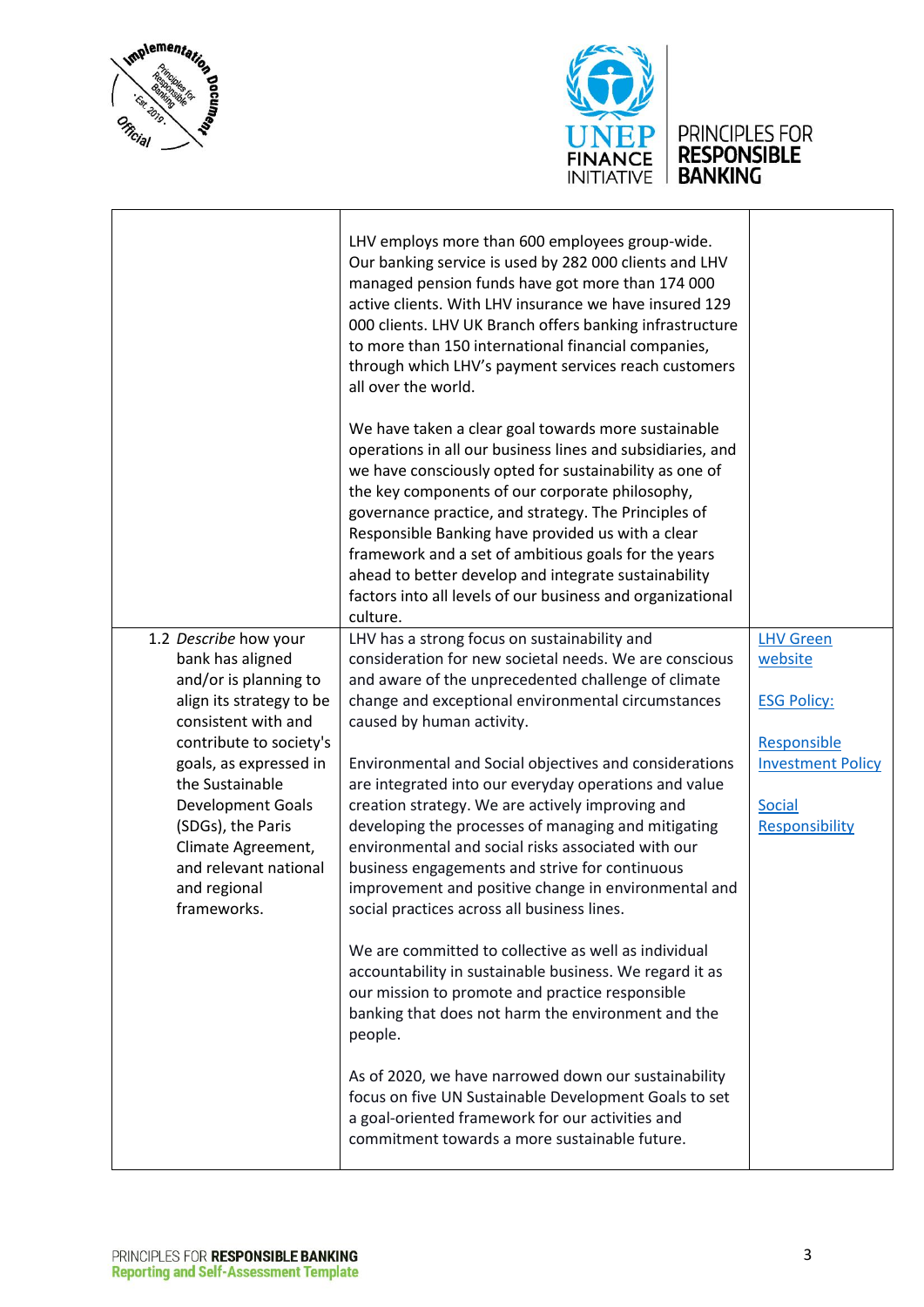



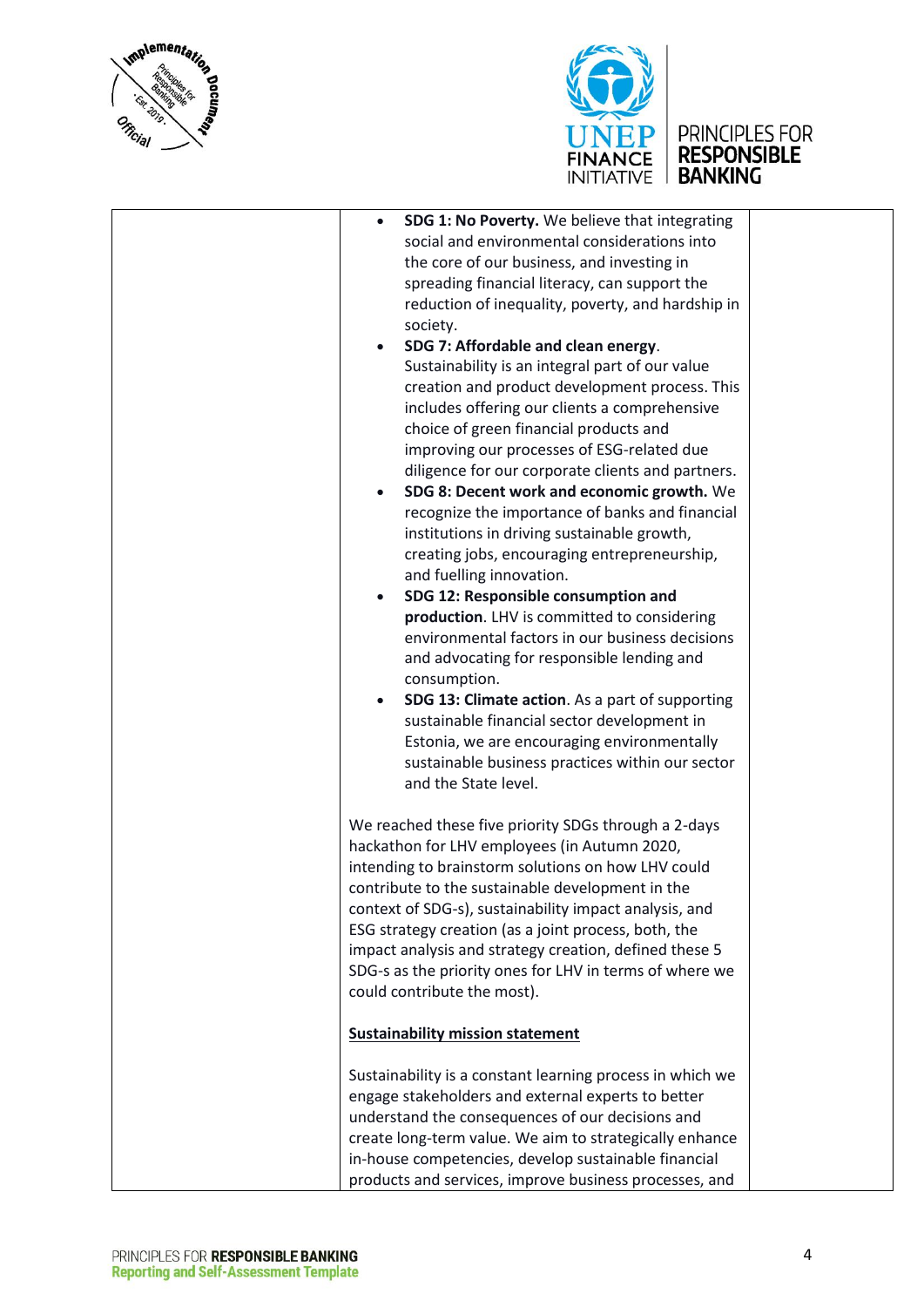





**We will continuously increase our positive impacts while reducing the negative impacts on, and managing the risks to, people and environment resulting from our activities, products and services. To this end, we will set and publish targets where we can have the most significant impacts.**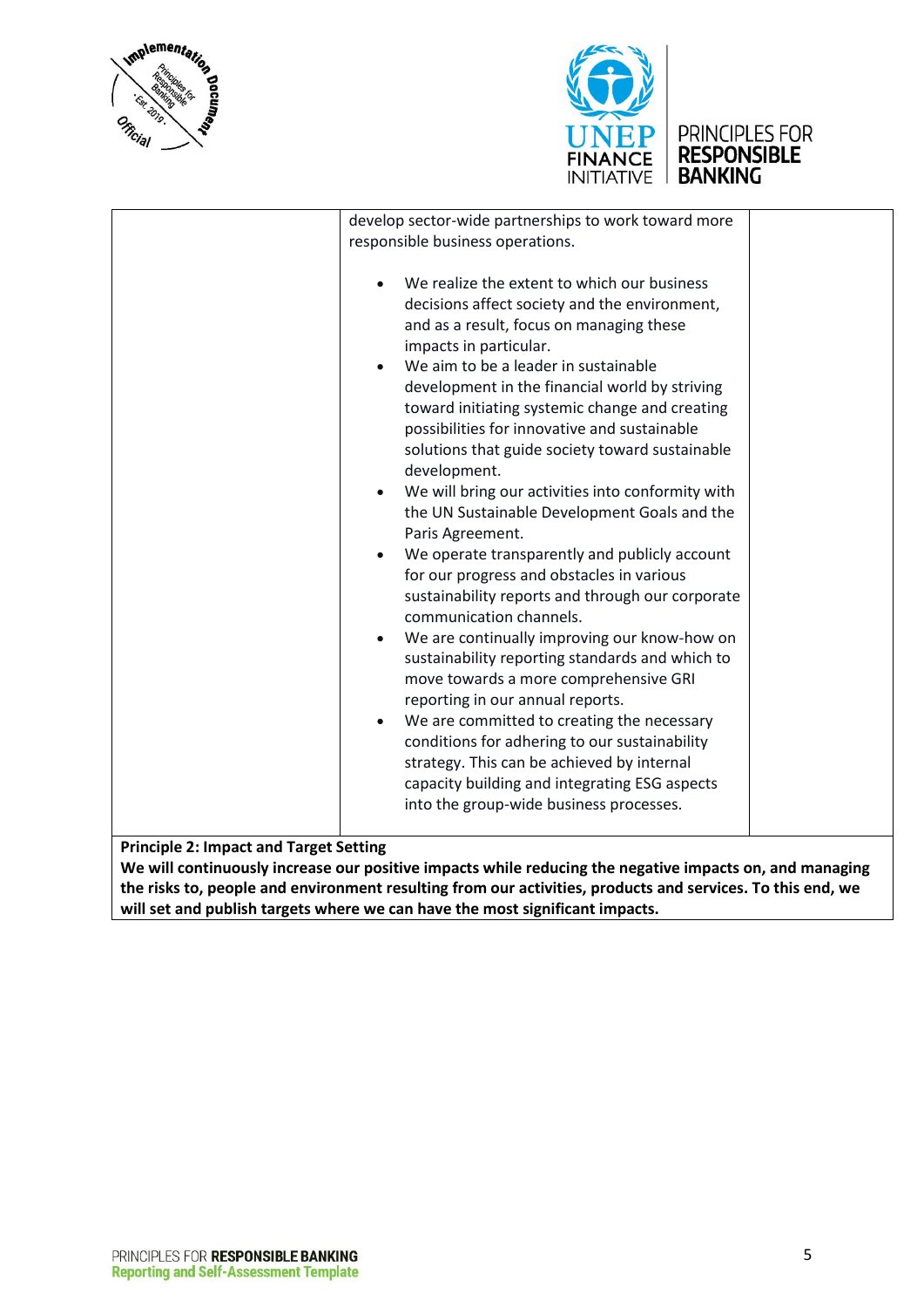



|               | 2.1 Impact Analysis:   | In 2020 we went through a comprehensive impact                | <b>Annual ESG</b> |
|---------------|------------------------|---------------------------------------------------------------|-------------------|
|               | Show that your bank    | analysis process. We built the analysis based on UNEP FI      | report p. 22-24   |
|               | has identified the     | Portfolio Impact Analysis Tool. The process of the            |                   |
|               | areas in which it has  | analysis included:                                            |                   |
|               | its most significant   |                                                               |                   |
|               | (potential) positive   | All core business areas, i.e Business Banking,                |                   |
|               | and negative impact    | Corporate Banking, and Consumer Banking                       |                   |
|               | through an impact      | (excluding Asset Management), and services of                 |                   |
|               | analysis that fulfills | LHV in its major location (Estonia) were                      |                   |
| the following |                        | considered in the scope of the analysis                       |                   |
| elements:     |                        | (excluding United Kingdom where LHV was at                    |                   |
|               | a) Scope: The          | the time at the very early stages of increasing its           |                   |
|               | bank's core            | presence).                                                    |                   |
|               | business               |                                                               |                   |
|               |                        | Based on the portfolio allocation the most<br>$\bullet$       |                   |
|               | areas,                 | significant industries were identified based on               |                   |
|               | products/serv          | where LHV has the major impact through its                    |                   |
|               | ices across            | services (based on the cartography the share of               |                   |
|               | the main               | different industries in the portfolio).                       |                   |
|               | geographies            | The most relevant societal, economic, and<br>$\bullet$        |                   |
|               | that the bank          | environmental challenges related to sustainable               |                   |
|               | operates in            | development were defined in the countries of                  |                   |
|               | have been as           | operations (Estonia). The sources for such                    |                   |
|               | described              | "country needs" were major global data sources                |                   |
|               | under 1.1.             | provided by the UNEP FI tool (e.g UN, OECD,                   |                   |
|               | have been              | WHO, ILO, FAO, World Bank, etc),                              |                   |
|               | considered in          | complemented with the best location-specific                  |                   |
|               | the scope of           | data mapped in cooperation with leading local                 |                   |
|               | the analysis.          | scientists (where global data was insufficient for            |                   |
|               | b) Scale of            | local reality).                                               |                   |
|               | Exposure: In           | In total, 22 environmental, social, and economic<br>$\bullet$ |                   |
|               | identifying its        | aspects got such country scores (on a 4-point                 |                   |
|               | areas of most          | scale) that expressed the urgency to tackle the               |                   |
|               | significant            | issues and risks related to the aspects within the            |                   |
|               | impact the             | particular country.                                           |                   |
|               | bank has               | As a result of the analysis portfolio allocation,             |                   |
|               | considered             | major industries, and country needs were                      |                   |
|               | where its core         | combined, which resulted in the overview of the               |                   |
|               | business/its           | major sustainability impact areas where LHV                   |                   |
|               | major                  | banks have the main (potential) positive and                  |                   |
|               | activities lie in      | negative impact.                                              |                   |
|               | terms of               | The outcome of the analysis was discussed,<br>$\bullet$       |                   |
|               | industries,            | validated, and elaborated with external experts               |                   |
|               | technologies           | and stakeholders, including the expectations of               |                   |
|               | and                    | clients and partners (there were two panels                   |                   |
|               | geographies.           | around environmental and social aspects).                     |                   |
| C)            | Context &              | Opinions of internal interest groups (LHV                     |                   |
|               | Relevance:             |                                                               |                   |
|               |                        |                                                               |                   |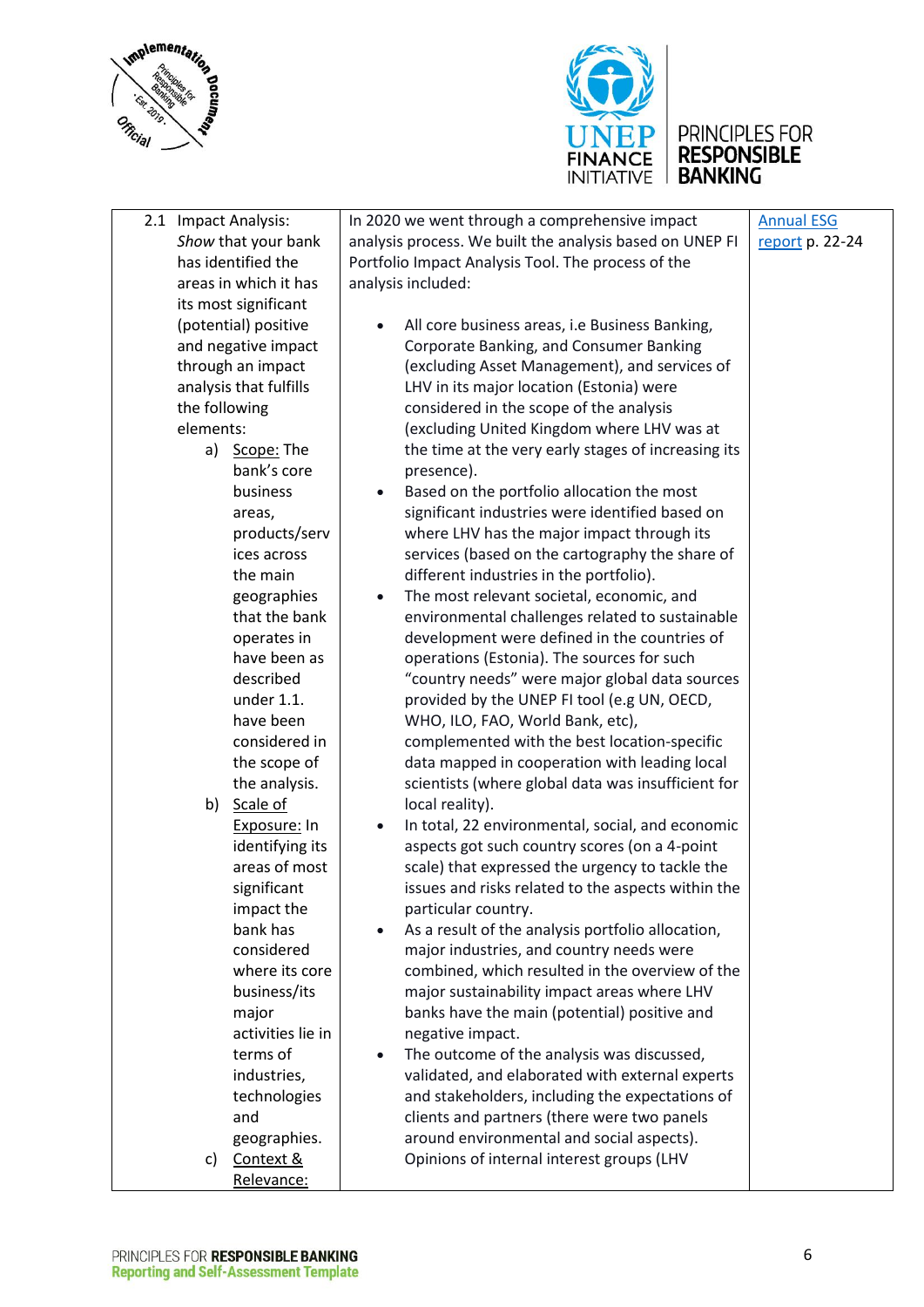



# UNEP PRINCIPLES FOR<br>FINANCE RESPONSIBLE<br>INITIATIVE BANKING

|    | Your bank has     | management, key persons, and employees)                  |  |
|----|-------------------|----------------------------------------------------------|--|
|    | taken into        | were considered too.                                     |  |
|    | account the       | The impact analysis was conducted by                     |  |
|    | most relevant     | independent external sustainability advisors.            |  |
|    | challenges        |                                                          |  |
|    | and priorities    | LHV identified two environmental and two socio-          |  |
|    | related to        | economic impact areas as the most material and           |  |
|    | sustainable       | important:                                               |  |
|    | development       | 1. Climate and biodiversity and Circular economy         |  |
|    | in the            | Inclusive and cohesive economy<br>2.                     |  |
|    | countries/regi    | Financial literacy and economic sense of<br>3.           |  |
|    | ons in which      | security                                                 |  |
|    | it operates.      | + on top of the impact analysis: Honest and<br>4.        |  |
|    | d) Scale and      | transparent organizational culture                       |  |
|    |                   |                                                          |  |
|    | intensity/salie   |                                                          |  |
|    | nce of impact:    | These 4+1 impact areas are the starting point for the    |  |
|    | In identifying    | sustainability strategy of LHV - the basis for strategic |  |
|    | its areas of      | directions, KPI-s, targets, green products and services  |  |
|    | most              | development, and roadmap 2021-2023 for improving         |  |
|    | significant       | the impact.                                              |  |
|    | impact, the       |                                                          |  |
|    | bank has          |                                                          |  |
|    | considered        |                                                          |  |
|    | the scale and     |                                                          |  |
|    | intensity/salie   |                                                          |  |
|    | nce of the        |                                                          |  |
|    | (potential)       |                                                          |  |
|    | social,           |                                                          |  |
|    | economic and      |                                                          |  |
|    | environmenta      |                                                          |  |
|    | I impacts         |                                                          |  |
|    | resulting from    |                                                          |  |
|    | the bank's        |                                                          |  |
|    | activities and    |                                                          |  |
|    | provision of      |                                                          |  |
|    | products and      |                                                          |  |
|    | services.         |                                                          |  |
|    | (your bank should |                                                          |  |
|    | have engaged      |                                                          |  |
|    | with relevant     |                                                          |  |
|    | stakeholders to   |                                                          |  |
|    | help inform your  |                                                          |  |
|    | analysis under    |                                                          |  |
|    | elements c) and   |                                                          |  |
| d) |                   |                                                          |  |
|    |                   |                                                          |  |
|    |                   |                                                          |  |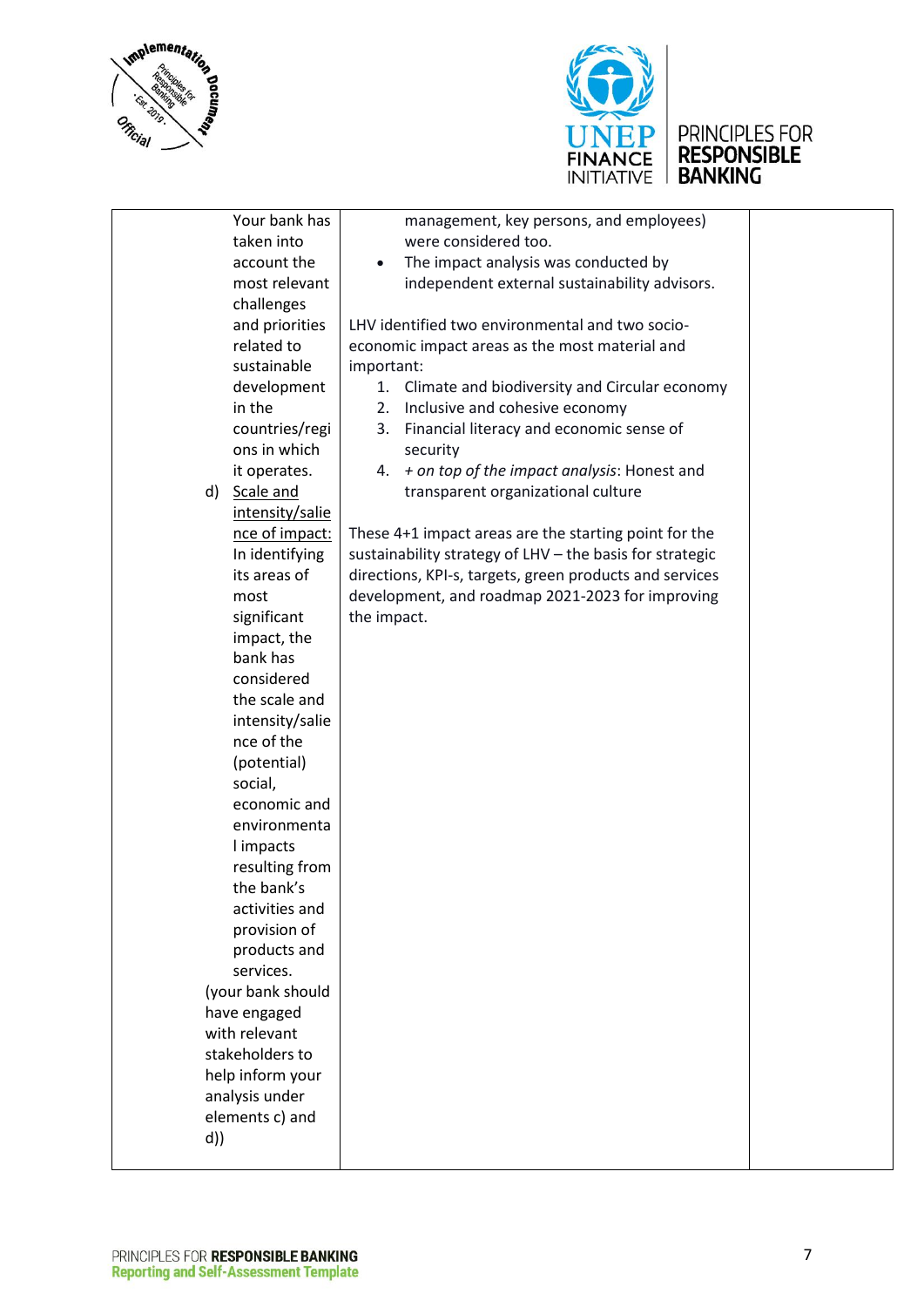



### PRINCIPLES FOR RESPONSIBLE

| Show that building on   |                                                                                                                 |  |
|-------------------------|-----------------------------------------------------------------------------------------------------------------|--|
| this analysis, the bank |                                                                                                                 |  |
| has                     |                                                                                                                 |  |
| · Identified and        |                                                                                                                 |  |
| disclosed its areas of  |                                                                                                                 |  |
| most significant        |                                                                                                                 |  |
| (potential) positive    |                                                                                                                 |  |
| and negative impact     |                                                                                                                 |  |
| · Identified strategic  |                                                                                                                 |  |
| business                |                                                                                                                 |  |
| opportunities in        |                                                                                                                 |  |
| relation to the         |                                                                                                                 |  |
| increase of positive    |                                                                                                                 |  |
| impacts / reduction of  |                                                                                                                 |  |
| negative impacts        |                                                                                                                 |  |
|                         |                                                                                                                 |  |
|                         |                                                                                                                 |  |
|                         |                                                                                                                 |  |
|                         |                                                                                                                 |  |
|                         |                                                                                                                 |  |
|                         |                                                                                                                 |  |
|                         |                                                                                                                 |  |
|                         |                                                                                                                 |  |
|                         |                                                                                                                 |  |
|                         |                                                                                                                 |  |
|                         |                                                                                                                 |  |
|                         |                                                                                                                 |  |
|                         |                                                                                                                 |  |
|                         |                                                                                                                 |  |
|                         |                                                                                                                 |  |
|                         |                                                                                                                 |  |
|                         |                                                                                                                 |  |
|                         | Please provide your bank's conclusion/statement if it has fulfilled the requirements regarding Impact Analysis. |  |
|                         |                                                                                                                 |  |

We have fulfilled the requirements regarding Impact Analysis as of 2020 using the UNPE FI Impact analysis tool. We are planning to undertake a new round of analysis in 2022 as in 2020 the Tool has now improved and allows us to expand the scope of analysis and possibly provide us with additional information regarding our possible negative and positive impact areas.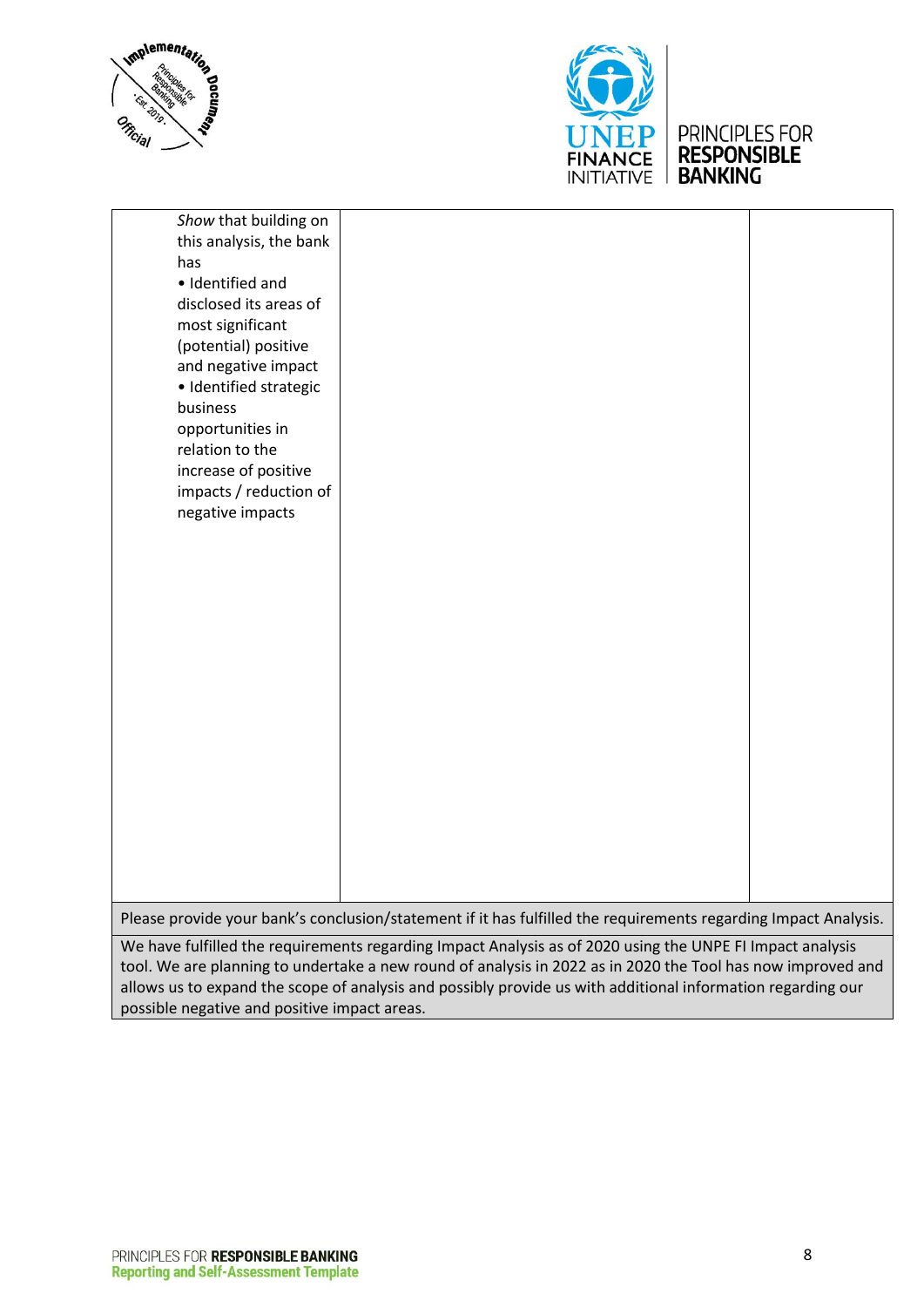



|  | 2.2 Target Setting                                                                                                                                                                                                                                                                                                                                                                                                              | LHV has started the process to understand the current<br>stage of its impact areas:                                                                                                                                                                                                                                                                                                                                                                                                                                                                                                                                                                                                                                                                                                                                                                                                                                                       |
|--|---------------------------------------------------------------------------------------------------------------------------------------------------------------------------------------------------------------------------------------------------------------------------------------------------------------------------------------------------------------------------------------------------------------------------------|-------------------------------------------------------------------------------------------------------------------------------------------------------------------------------------------------------------------------------------------------------------------------------------------------------------------------------------------------------------------------------------------------------------------------------------------------------------------------------------------------------------------------------------------------------------------------------------------------------------------------------------------------------------------------------------------------------------------------------------------------------------------------------------------------------------------------------------------------------------------------------------------------------------------------------------------|
|  | Show that the bank<br>has set and published<br>a minimum of two<br>Specific, Measurable<br>(can be qualitative or<br>quantitative),<br>Achievable, Relevant                                                                                                                                                                                                                                                                     | As a first step, this has included setting indicators / KPI-s<br>(around 70 in total) which allows as a second step to<br>collect data about its own and portfolio performance.<br>Once this will be done, as a third step. specific "SMART"<br>targets can be set.<br>However, in its ESG strategy, LHV has set 13 ambitions                                                                                                                                                                                                                                                                                                                                                                                                                                                                                                                                                                                                             |
|  | and Time-bound<br>(SMART) targets,                                                                                                                                                                                                                                                                                                                                                                                              | that reflect the direction and aspiration of its<br>developments:<br>1. To align business activities with the Paris                                                                                                                                                                                                                                                                                                                                                                                                                                                                                                                                                                                                                                                                                                                                                                                                                       |
|  | which address at least<br>two of the identified<br>"areas of most<br>significant impact",<br>resulting from the                                                                                                                                                                                                                                                                                                                 | Agreement<br>2. To achieve carbon-neutrality in its own (office)<br>operations by 2022<br>To reduce the business impact on biodiversity<br>3.                                                                                                                                                                                                                                                                                                                                                                                                                                                                                                                                                                                                                                                                                                                                                                                             |
|  | bank's activities and<br>provision of products<br>and services.                                                                                                                                                                                                                                                                                                                                                                 | To mitigate negative impacts and increase<br>4.<br>positive impacts (based on UNEP FI Impact<br>Assessment Tool)<br>To help develop an Estonian nation-wide<br>5.                                                                                                                                                                                                                                                                                                                                                                                                                                                                                                                                                                                                                                                                                                                                                                         |
|  | Show that these<br>targets are linked to<br>and drive alignment<br>with and greater<br>contribution to<br>appropriate<br>Sustainable<br>Development Goals,<br>the goals of the Paris<br>Agreement, and other<br>relevant<br>international, national<br>or regional<br>frameworks. The bank<br>should have identified<br>a baseline (assessed<br>against a particular<br>year) and have set<br>targets against this<br>baseline. | sustainability measurement system<br>To improve the resource efficiency of the<br>6.<br>Estonian business sector through its business<br>To reduce the waste-generation of the Estonian<br>7.<br>business sector through its business<br>To support equal opportunities among our<br>8.<br>customers and corporate clients in our portfolio<br>To ensure equal access to LHV services for all<br>9.<br>societal groups<br>10. To contribute to the development of regional<br>economy and supporting the development of<br>local municipalities and companies in non-urban<br>areas and more rural regions<br>11. To improve the financial literacy of vulnerable<br>groups and through that improving their<br>economic security<br>12. To establish good ESG governance in LHV Group<br>13. To establish the working environment and<br>organizational culture in LHV that would value<br>equal opportunities, diversity, and inclusion |
|  | Show that the bank<br>has analysed and<br>acknowledged                                                                                                                                                                                                                                                                                                                                                                          |                                                                                                                                                                                                                                                                                                                                                                                                                                                                                                                                                                                                                                                                                                                                                                                                                                                                                                                                           |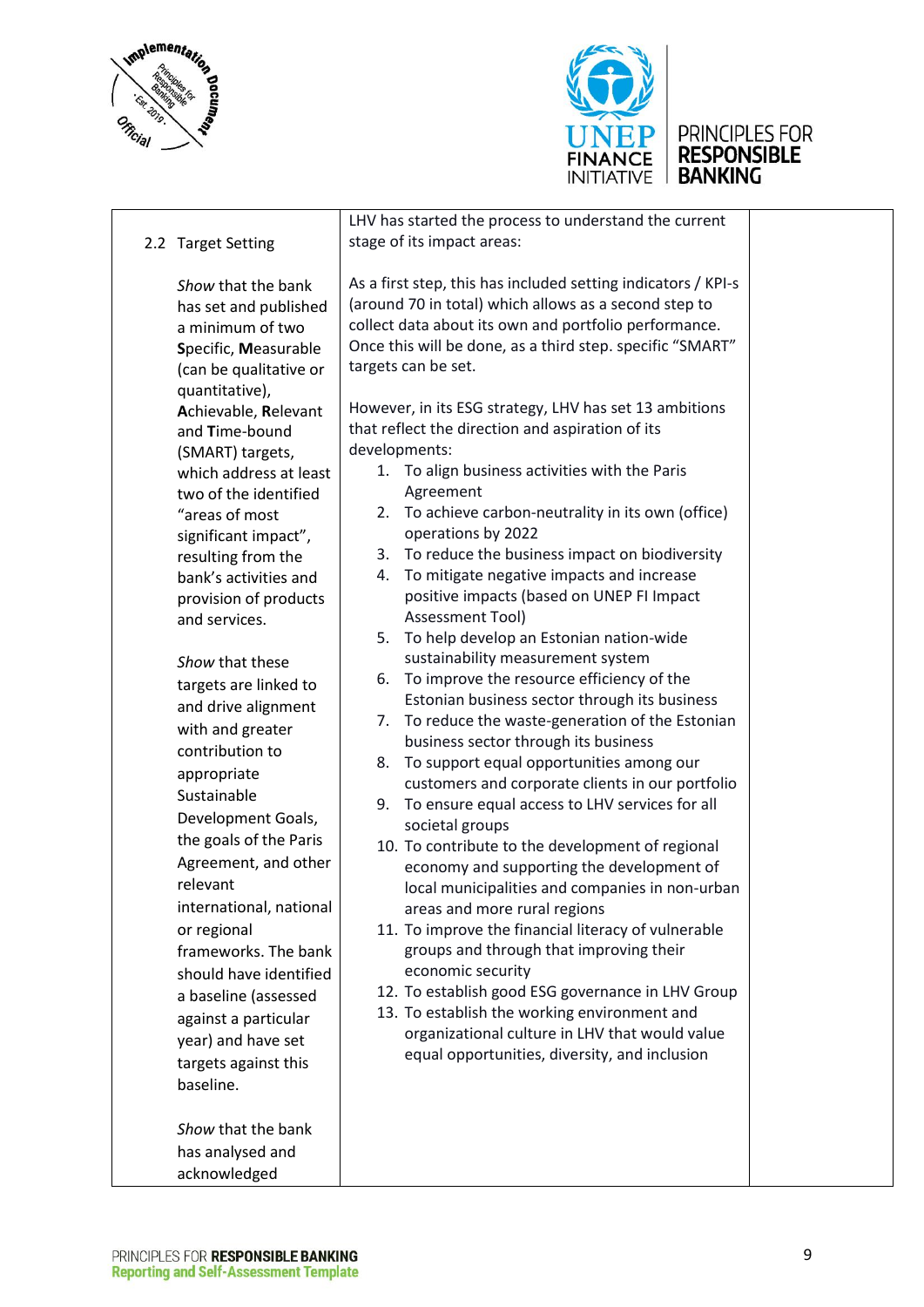



| significant (potential)<br>negative impacts of<br>the set targets on<br>other dimensions of<br>the SDG/climate<br>change/society's<br>goals and that it has<br>set out relevant<br>actions to mitigate<br>those as far as<br>feasible to maximize<br>the net positive<br>impact of the set<br>targets. |                                                                                                                                                                                                                                                                                                                                                                                                                                                                                                                                                                                                                                                                                                                |  |
|--------------------------------------------------------------------------------------------------------------------------------------------------------------------------------------------------------------------------------------------------------------------------------------------------------|----------------------------------------------------------------------------------------------------------------------------------------------------------------------------------------------------------------------------------------------------------------------------------------------------------------------------------------------------------------------------------------------------------------------------------------------------------------------------------------------------------------------------------------------------------------------------------------------------------------------------------------------------------------------------------------------------------------|--|
|                                                                                                                                                                                                                                                                                                        | Please provide your bank's conclusion/statement if it has fulfilled the requirements regarding Target Setting.                                                                                                                                                                                                                                                                                                                                                                                                                                                                                                                                                                                                 |  |
| Principles.                                                                                                                                                                                                                                                                                            | LHV has set a clear target of becoming climate neutral in our office operations but 2022 and we are on track<br>in achieving this. We have taken the first steps towards setting KPIs for different business lines and areas but<br>there is still some way to go until we can set precise targets for our impact areas and for specific areas of<br>business operation. We are working on this in order to make sure all set KPIs and targets are in line with the                                                                                                                                                                                                                                            |  |
| 2.3 Plans for Target<br>Implementation and<br>Monitoring<br>Show that your bank<br>has defined actions<br>and milestones to<br>meet the set targets.<br>Show that your bank<br>has put in place the<br>means to measure<br>and monitor progress<br>against the set<br>targets. Definitions of          | LHV has developed a group-wide ESG policy and a<br>strategic ESG action-plan for 2021-2023. The strategy<br>outlines major sustainability impact areas and focus<br>aspects, approach to sustainability and ESG<br>management, sustainability statement, ambitions (13<br>ambitions named in 2.2), KPI-s to monitor the progress<br>within each impact area, and strategic activities within<br>each impact area.<br>The main aim of the first ever ESG and sustainability<br>policy, strategy and action plan of LHV is to ensure the<br>development of proper systemic ESG governance<br>approach - a basis for all further steps towards the<br>improved management of our positive and negative<br>impact. |  |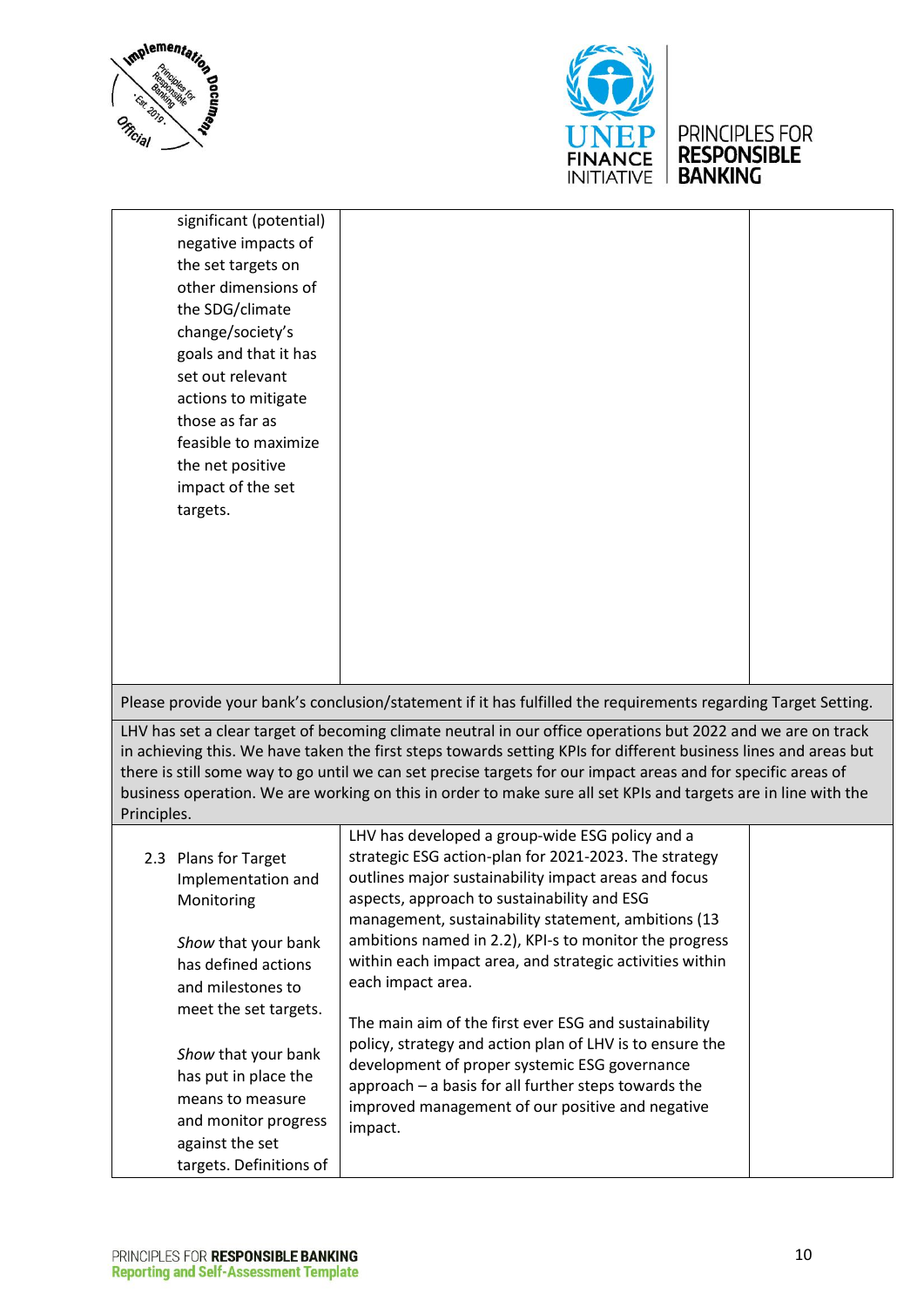



# UNEP PRINCIPLES FOR<br>FINANCE RESPONSIBLE<br>INITIATIVE BANKING

| key performance<br>indicators, any<br>changes in these<br>definitions, and any<br>rebasing of baselines<br>should be<br>transparent.       | We plan to publish a renewed action plan and set of ESG<br>KPIs during the next few years and also include a set of<br>milestones and SMART targets.                                                                                                                                                                                                                                                                                           |                   |
|--------------------------------------------------------------------------------------------------------------------------------------------|------------------------------------------------------------------------------------------------------------------------------------------------------------------------------------------------------------------------------------------------------------------------------------------------------------------------------------------------------------------------------------------------------------------------------------------------|-------------------|
|                                                                                                                                            |                                                                                                                                                                                                                                                                                                                                                                                                                                                |                   |
| Implementation and Monitoring.                                                                                                             | Please provide your bank's conclusion/statement if it has fulfilled the requirements regarding Plans for Target                                                                                                                                                                                                                                                                                                                                |                   |
| Principles                                                                                                                                 | We are currently working on performance indicators and on setting more specific targets for implementation<br>in the coming years. We are also working on improving our non-financial reporting and integrating PRB<br>reporting standards and GRI into our Group Annual Report. All in all, our progress has been considerable in<br>the past 18 months in Target Implementation and Monitoring, and we are on track in the fulfilment of the |                   |
|                                                                                                                                            | We are currently working on our sustainability KPIs and                                                                                                                                                                                                                                                                                                                                                                                        | <b>Annual ESG</b> |
| 2.4 Progress on<br><b>Implementing Targets</b>                                                                                             | setting up ESG data gathering and analysis processes to<br>monitor our progress in different impact areas across all<br>business lines. Target setting in each impact area and                                                                                                                                                                                                                                                                 | report p. 23-27   |
| For each target<br>separately:<br>Show that your bank                                                                                      | disclosing more specific metrics is planned for 2022. The<br>2021 group annual report will already provide more<br>disclosure on the specific sustainability-related KPIs that<br>will help us better understand and manage our impact.                                                                                                                                                                                                        |                   |
| has implemented the<br>actions it had<br>previously defined to<br>meet the set target.<br>Or explain why<br>actions could not be           | We started to disclose more sustainability-related and<br>non-financial metrics in our 2020 annual report (ESG<br>section) and are working towards disclosing more ESG<br>metrics every year and include SMART targets going<br>forwards                                                                                                                                                                                                       |                   |
| implemented /<br>needed to be<br>changed and how<br>your bank is adapting<br>its plan to meet its set<br>target.                           | We did however set a clear target in 2020 to become<br>carbon neutral in our office operations by 2022. We<br>have published our CO2 footprint measurement<br>methodologies and results annually since 2019. While<br>we are continuously looking for ways to organically<br>reduce our carbon footprint, we have also decided on a                                                                                                            |                   |
| Report on your bank's<br>progress over the last<br>12 months (up to 18<br>months in your first<br>reporting after<br>becoming a signatory) | local, ethical and transparent partner project in 2021 to<br>offset our carbon footprint and honour our promise for<br>office carbon neutrality for 2022.                                                                                                                                                                                                                                                                                      |                   |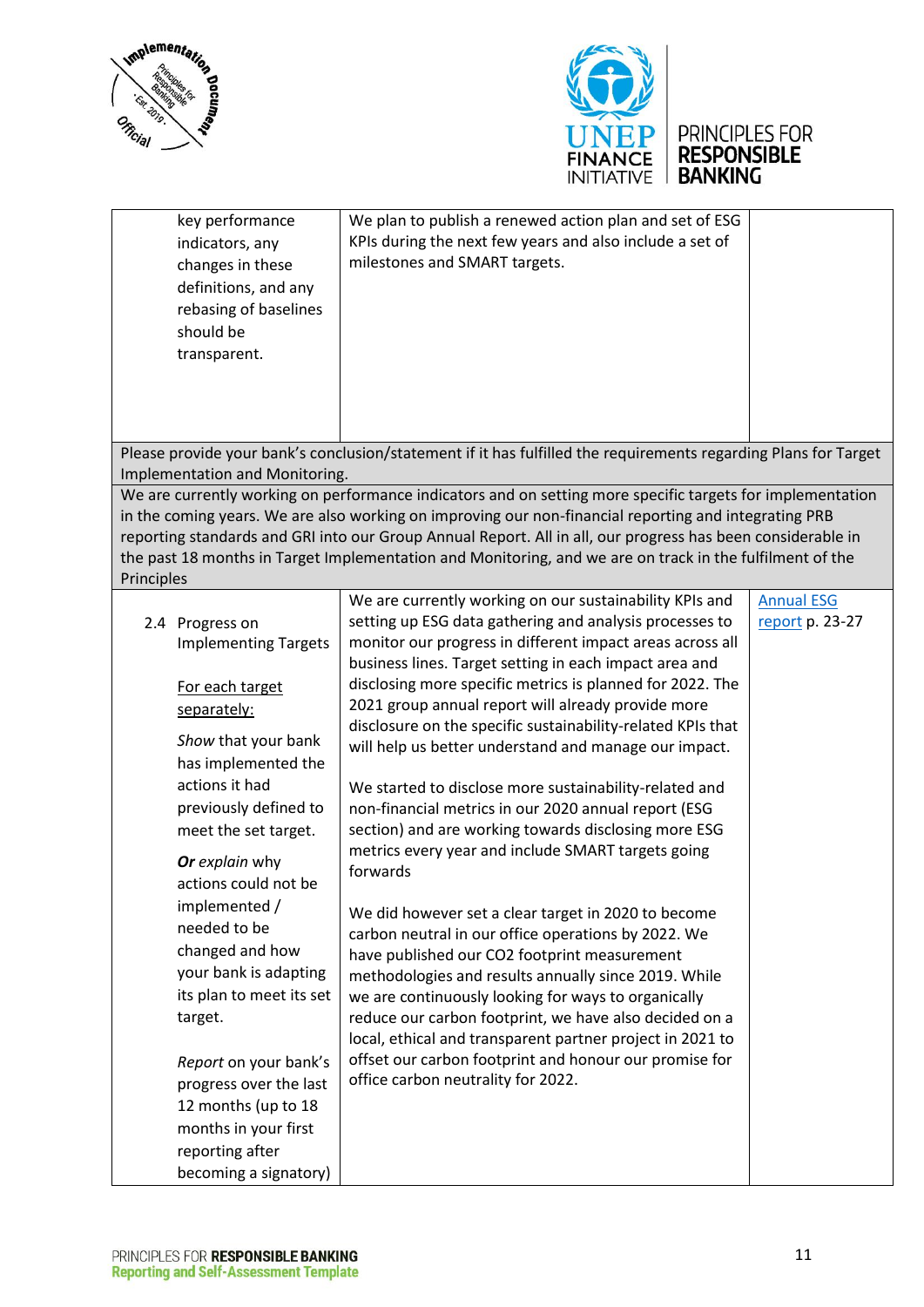



towards achieving each of the set targets and the impact your progress resulted in. (where feasible and appropriate, banks should include quantitative disclosures)

Please provide your bank's conclusion/statement if it has fulfilled the requirements regarding Progress on Implementing Targets

We are planning to make major improvements in our target setting in 2022 and implement more actions to achieve these goals. In 2021 we are focusing on data gathering, analysis, and working on performance indicators which will help us measure the impact of our business operations across business lines and in our focus impact areas.

#### **Principle 3: Clients and Customers**

**We will work responsibly with our clients and our customers to encourage sustainable practices and enable economic activities that create shared prosperity for current and future generations.**

| conomic activities that create shared prosperity for current and future generations. |                                                                                                                   |                          |  |
|--------------------------------------------------------------------------------------|-------------------------------------------------------------------------------------------------------------------|--------------------------|--|
|                                                                                      | <b>Credit Granting and ESG risk</b>                                                                               | <b>ESG Policy</b>        |  |
|                                                                                      |                                                                                                                   | <b>Asset</b>             |  |
|                                                                                      | We understand the need of assessing risk related to ESG                                                           | Management               |  |
| 3.1 Provide an overview                                                              | and being more transparent and accountable in our                                                                 | Responsible              |  |
| of the policies and<br>practices your bank                                           | decision-making processes. Based on sustainability and<br>responsibility principles, we have supplemented and     | <b>Investment Policy</b> |  |
| has in place and/or is                                                               | published a list of business areas that contradict our                                                            | <b>Credit Exclusion</b>  |  |
| planning to put in                                                                   | credit policy and our goals for sustainability.                                                                   | list                     |  |
| place to promote<br>responsible                                                      | We also realize that an adequate ESG risk management                                                              | <b>Annual ESG</b>        |  |
| relationships with its                                                               | framework is the core of responsible customer                                                                     | report p. 28-37          |  |
| customers. This                                                                      | relations, and essential for supporting our clients in                                                            |                          |  |
| should include high-                                                                 | their own sustainability journey and mitigating                                                                   | <b>Bank Responsible</b>  |  |
| level information on                                                                 | sustainability anu risk related to ESG. Hence, we will<br>continue working on integrating sustainability into our | <b>Investment Policy</b> |  |
| any programmes and                                                                   | risk management practices and policies and we are                                                                 |                          |  |
| actions implemented                                                                  | planning to work out a separate ESG risk management                                                               |                          |  |
| (and/or planned),                                                                    | framework going forward.                                                                                          |                          |  |
| their scale and, where<br>possible, the results                                      |                                                                                                                   |                          |  |
| thereof.                                                                             | In addition to the above, we are looking thoroughly into                                                          |                          |  |
|                                                                                      | current legislative processes which will affect our                                                               |                          |  |
|                                                                                      | sustainability efforts moving forward and will help us                                                            |                          |  |
|                                                                                      | with implementing the Principles. One of them being                                                               |                          |  |
|                                                                                      | the EU Taxonomy. Taxonomy implementation is also                                                                  |                          |  |
|                                                                                      | one of the current focuses and will be the foundation                                                             |                          |  |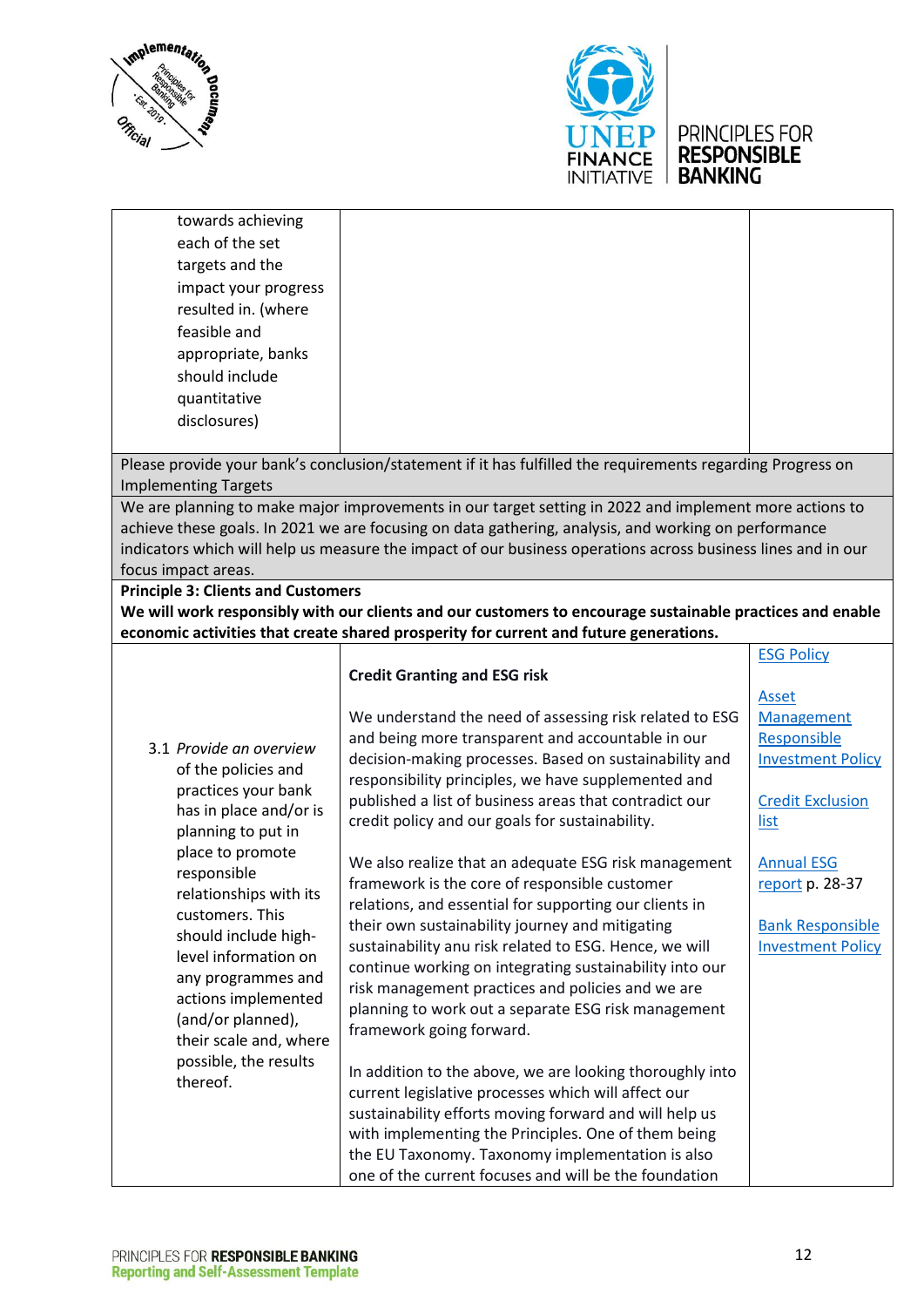



for creating our Taxonomy alignment and ESG scoring criteria and methodology. Taxonomy implementation will not only challenge our ESG data analysis and scoring methodologies and processes but will be the bridge between helping our corporate clients become more transparent in their sustainability efforts and knowledgeable in managing their own ESG risks and disclosures.

To implement the Principles of working with customers, we are taking further actions in promoting responsible relationships with our current and future by having the Principles in mind. As of 2021, we have added ESG related questions for the Corporate Clients Onboarding Questionnaire, which are related both to Taxonomy implementation, Implementation of PRB, as well as our ESG KPIs which help us analyze and further understanding our portfolio's impact. We are opening ep a direct sustainability-related discussion with our corporate clients, helping them understand the needs of a greener economy, and how they could benefit from it.

#### **Responsible Investment**

The principles of responsible investment and analysis of ESG factors are part of the investment analysis process at LHV. By integrating it into the process, the analysis is comprehensive and takes into account ESG factors as well as traditional investment analysis factors such as fundamentals and valuation. ESG assessment as one part of the analysis is divided into subgroups, based on the sectors and needs of each existing or new potential investment (taking into account most relevant ESG risks of the particular company). We aim to generate a list of material ESG issues for relevant sectors. The sources for ESG information are based on public information, including periodic financial reports, ESG, and sustainability reports, press releases, company management meetings, and other relevant material.

To demonstrate leadership LHV Asset Management created Estonia's first green pension fund in 2020 and we regularly educate our clients and the public as a whole in the potential benefits of and the future of green investing. We believe following sustainability principles in investing and promoting them to the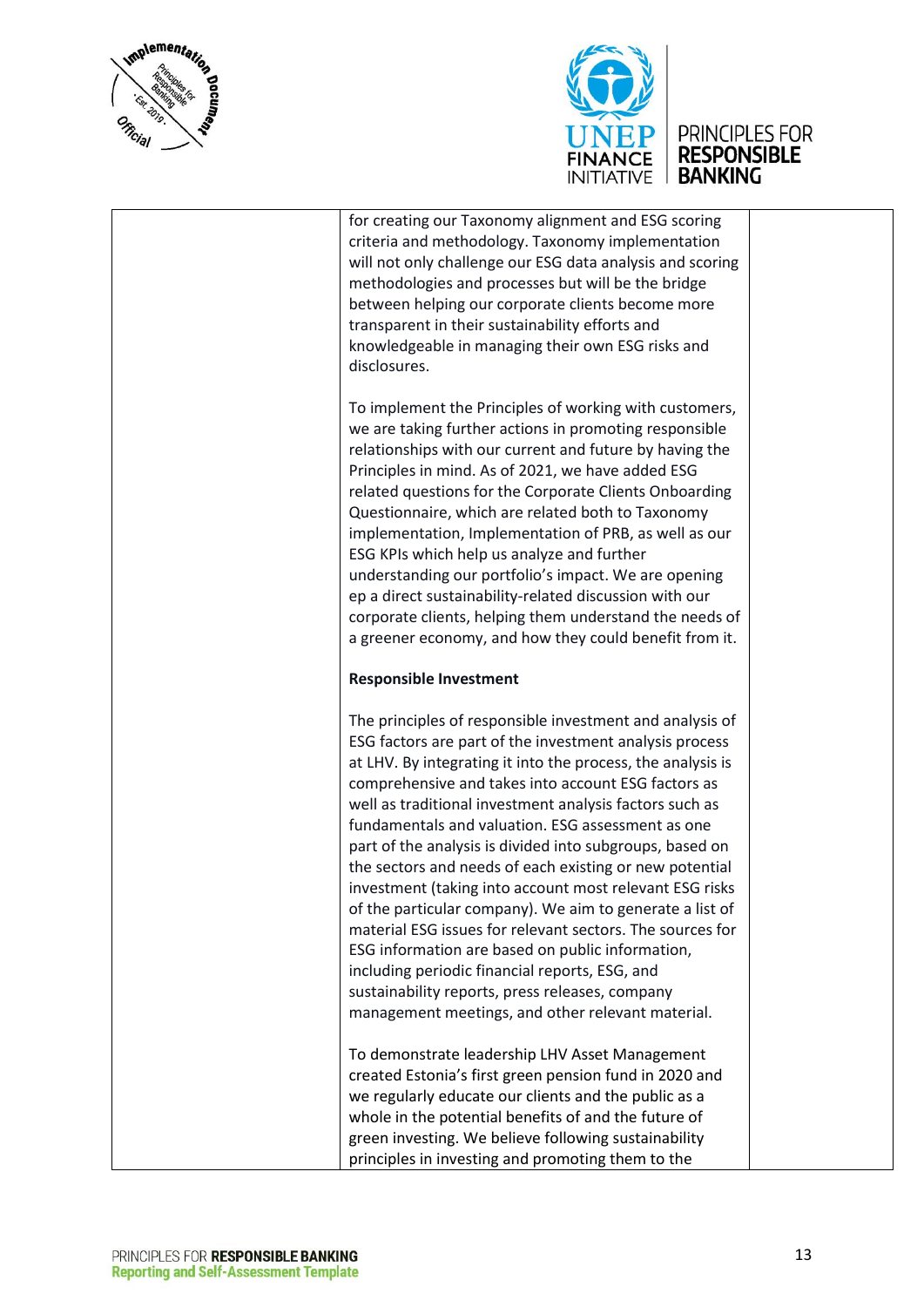



customer-base is in the best long-term interests of our clients.

#### **Inclusive Economy through Financial Education**

The Impact Analysis we conducted at the end of 2020 clearly shows that one of our impact areas is Financial Inclusion. To contribute towards a more cohesive and inclusive economy, we are focusing on providing financial education to our clients and we are actively raising awareness among the younger generation by providing financial education they do not usually learn in schools. We have an entire team in-house working on raising awareness among the younger generation on how to be more responsible with their finances - from spending to investing. Additionally, we praise ourselves to be one of the best investor education providers in the country, as our investment seminars and financial content attracts thousands of visitors per year and shows exponential growth every year among current and potential customers.

#### **Digital Channels and Access for All**

To promote responsible relationships with our clients, make our wide range of services accessible for all, we put maximum effort to build and maintain top digital bank. For that, we are continuously improving access to our services through the internet- and mobile banking services. For us, our clients must be served the best possible way even outside the normal working hours. In 2020, we have onboarded about 3500-4000 new customers every month. More than half of our new customers open their bank accounts through our echannel. We have seen this growing trend in previous years, but 2020 has shown that most of our customers can use our services remotely and online. The increase of new customers login into the internet bank and mobile app was 20% and 40% in the past year. This means that customers use electronic channels even more than before.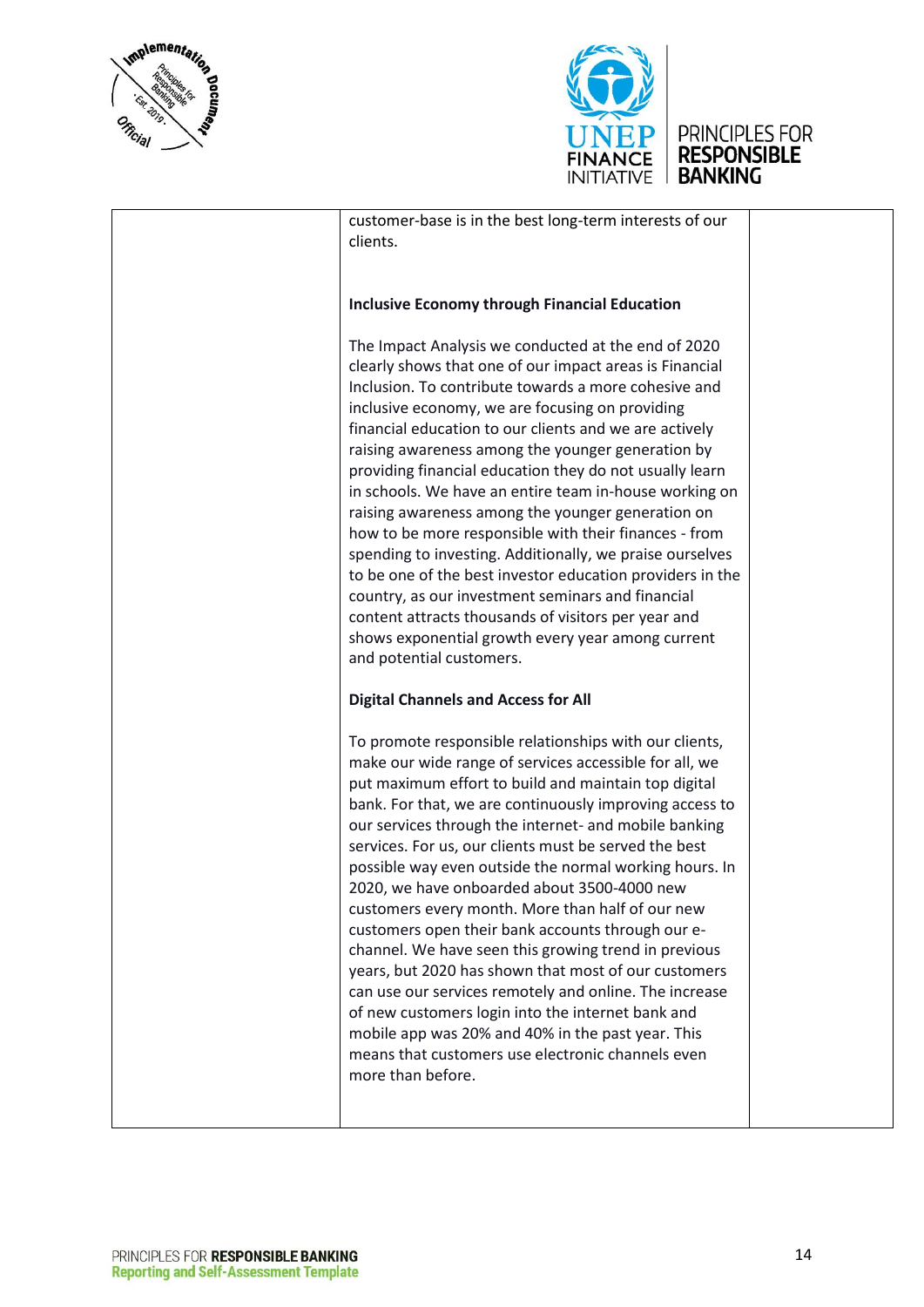



[Annual ESG](https://investor.lhv.ee/assets/files/LHV_Group_Annual_Report_2020-EN.pdf)  [report](https://investor.lhv.ee/assets/files/LHV_Group_Annual_Report_2020-EN.pdf) p. 28-37

[Green Loans](https://www.lhv.ee/en/green/loans)

[Green Pension](https://www.lhv.ee/en/green/pension) 

[Funds](https://www.lhv.ee/en/green/pension)

|  | <b>Our Approach</b> |
|--|---------------------|
|--|---------------------|

At the end of 2020, we used the UNEP FI Portfolio Impact Analysis tool to better understand our impact areas which are now one of the cornerstones of managing our environmental and societal impacts. Before conducting the Analysis, in late 2019, we already realized that we can achieve great change by widening our product offering and provide alternatives in the form of green products to our private and corporate customers. This led to the development of various sustainability-focused products and services, which we now offer to customers to incentivize more sustainably conscious financial choices and offer them greener alternatives which are also more cost-efficient.

#### **Green Product and Services**

We have developed special loan offers that motivate our clients to make everyday consumer choices that are as environmentally responsible as possible. In this way, we do our part to support economic growth, which at the same time reduces greenhouse gas emissions and pollution, and waste generation. This also makes the use of natural resources more efficiently. Our current portfolio of sustainable products and services include:

- Green Home Loan Estonia's first green home loan for energy class A houses and apartments
- Green loan for housing development investment loans for energy class A housing developers with lower interest than usual
- Green Insurance for energy-efficient property by LHV Insurance,
- Green leasing We aim to promote the purchase of energy-efficient vehicles. From 2030 we finish financing the purchase of new diesel cars
- Green hire-purchase renewable energy sources are undeniably an investment for the future. We aim to make it easier for our clients to make energy-efficient choices
- Green investment loan for companies the Estonian economy is too carbon-intense. Therefore, investing in lower energy consumption, production of renewable energy

### 3.2 *Describe* how your

bank has worked with and/or is planning to work with its clients and customers to encourage sustainable practices and enable sustainable economic activities. This should include information on actions planned/implemente d, products and services developed, and, where possible, the impacts achieved.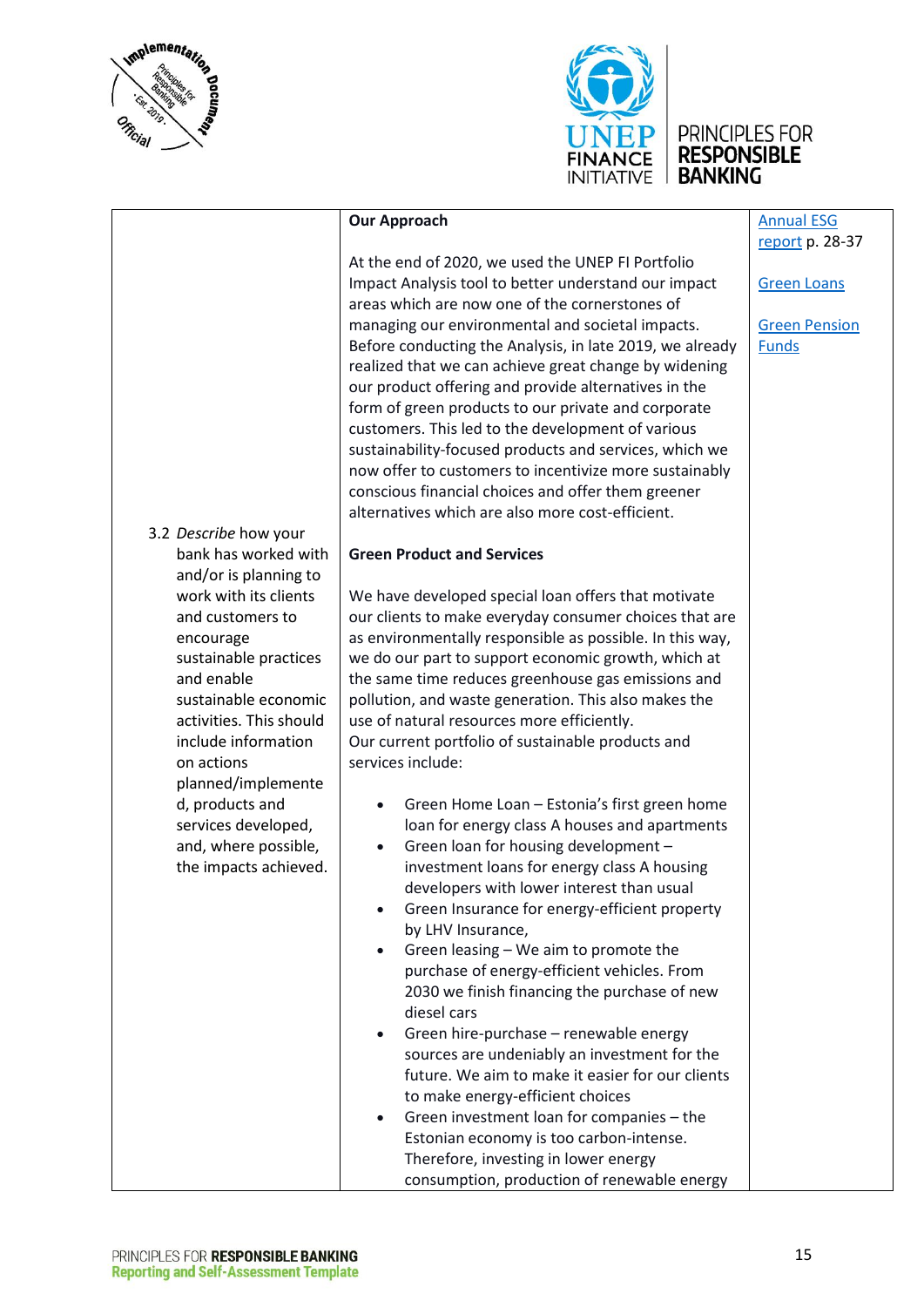





- improving your bank's impacts. This should include a high-level overview of how your bank has identified relevant stakeholders and what issues were We are a founding member of Green Tiger, which is a local initiative that contributes to improving local organizations' knowledge regarding environmental issues, keeps tight contact with the state, and educates businesses to make the best environmental-related changes within the organization and their suppliers. • LHV is a member of FinanceEstonia and actively engages in its ESG working group Our activity in
	- this non-profit organization allows us to contribute to the spread of sustainable Banking principles throughout the financial sector.

addressed/results

achieved.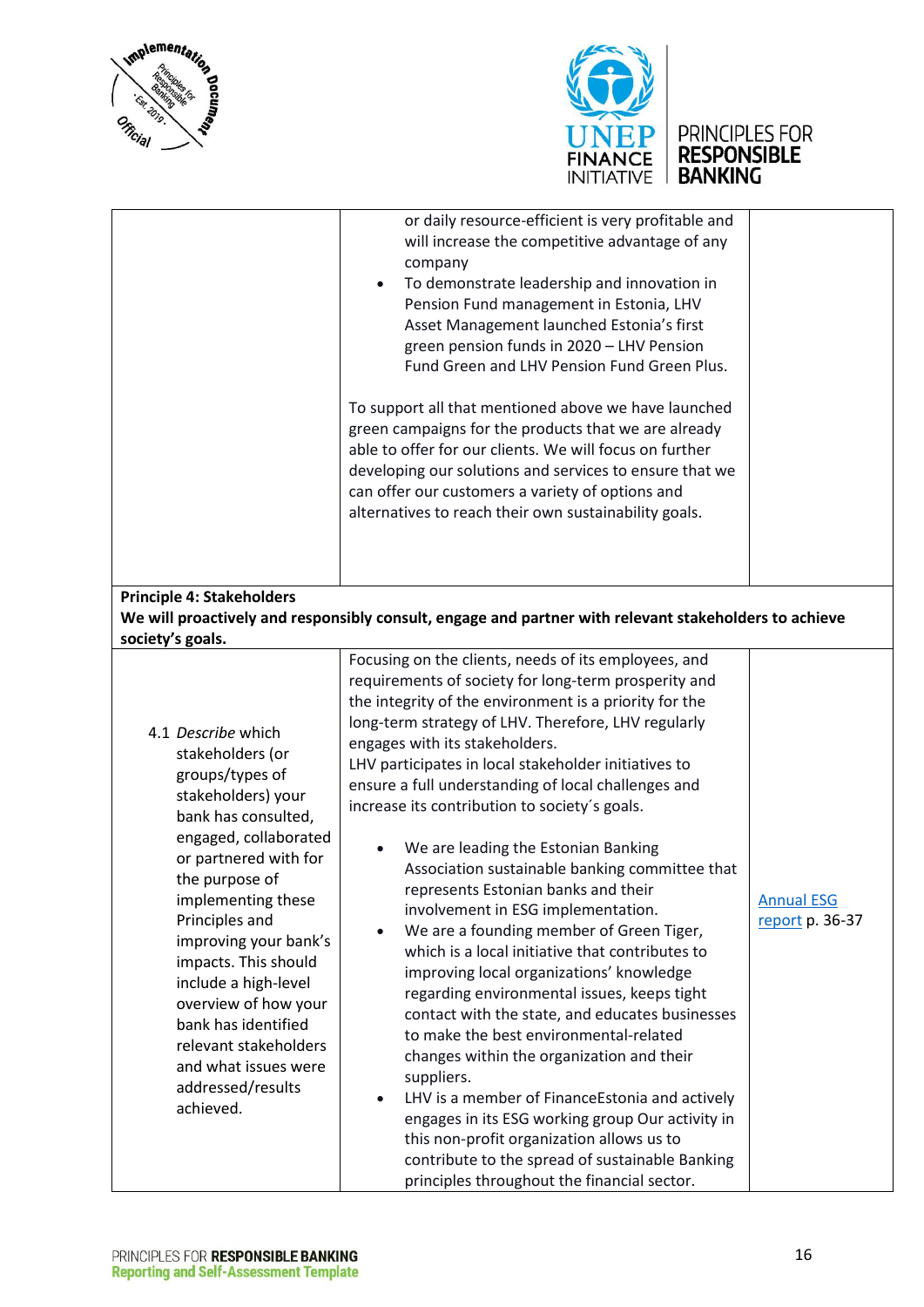



|                                              | Finance Estonia supports the development of<br>the financial sector, innovation, and the export<br>of services.<br>Conducting focus groups with Key Stakeholders<br>in the context of its Materiality Analysis and ESG<br>strategy building. The most important societal<br>and environmental impact experts of Estonia<br>were involved in the process of creating the LHV<br>ESG strategy and action plan for 2020. During<br>several workshops, about 20 experts<br>(researchers, representatives of the public<br>sector, cooperation networks and NGOs,<br>entrepreneurs) worked on LHV's strategical<br>action plan. The collected input was considered<br>to assess the LHV Group's current activities in<br>managing the company's social and<br>environmental impacts and planning strategic<br>activities.<br>In addition to the above, we engage regularly and less<br>formally with a range of stakeholders throughout the<br>year. For example, we have been working together with<br>other organizations on sustainability initiatives and<br>regularly talk about our journey to other businesses<br>who are planning to take it as a strategic goal, we co-<br>operate with local universities in spreading the word<br>about sustainability in the finance sector and the need<br>for more capacity building on corporate ESG issues in<br>academia, we continuously involve with external<br>experts to better implement our ESG project and<br>research best practices, we also regularly engage with<br>non-profit organizations and with the public sector<br>(especially in terms of ESG regulatory aspects). In<br>addition to that, our management and ESG team<br>members are regularly participating in knowledge-<br>sharing, conferences, and seminars where we share our<br>experiences of embarking on the journey of more<br>sustainable business and the importance of moving<br>towards a greener economy and more inclusive society. |  |
|----------------------------------------------|------------------------------------------------------------------------------------------------------------------------------------------------------------------------------------------------------------------------------------------------------------------------------------------------------------------------------------------------------------------------------------------------------------------------------------------------------------------------------------------------------------------------------------------------------------------------------------------------------------------------------------------------------------------------------------------------------------------------------------------------------------------------------------------------------------------------------------------------------------------------------------------------------------------------------------------------------------------------------------------------------------------------------------------------------------------------------------------------------------------------------------------------------------------------------------------------------------------------------------------------------------------------------------------------------------------------------------------------------------------------------------------------------------------------------------------------------------------------------------------------------------------------------------------------------------------------------------------------------------------------------------------------------------------------------------------------------------------------------------------------------------------------------------------------------------------------------------------------------------------------------------------------------------------------------------------------------------------------|--|
| <b>Drincinlo 5: Governance &amp; Culture</b> |                                                                                                                                                                                                                                                                                                                                                                                                                                                                                                                                                                                                                                                                                                                                                                                                                                                                                                                                                                                                                                                                                                                                                                                                                                                                                                                                                                                                                                                                                                                                                                                                                                                                                                                                                                                                                                                                                                                                                                        |  |

**Principle 5: Governance & Culture**

**We will implement our commitment to these Principles through effective governance and a culture of responsible banking**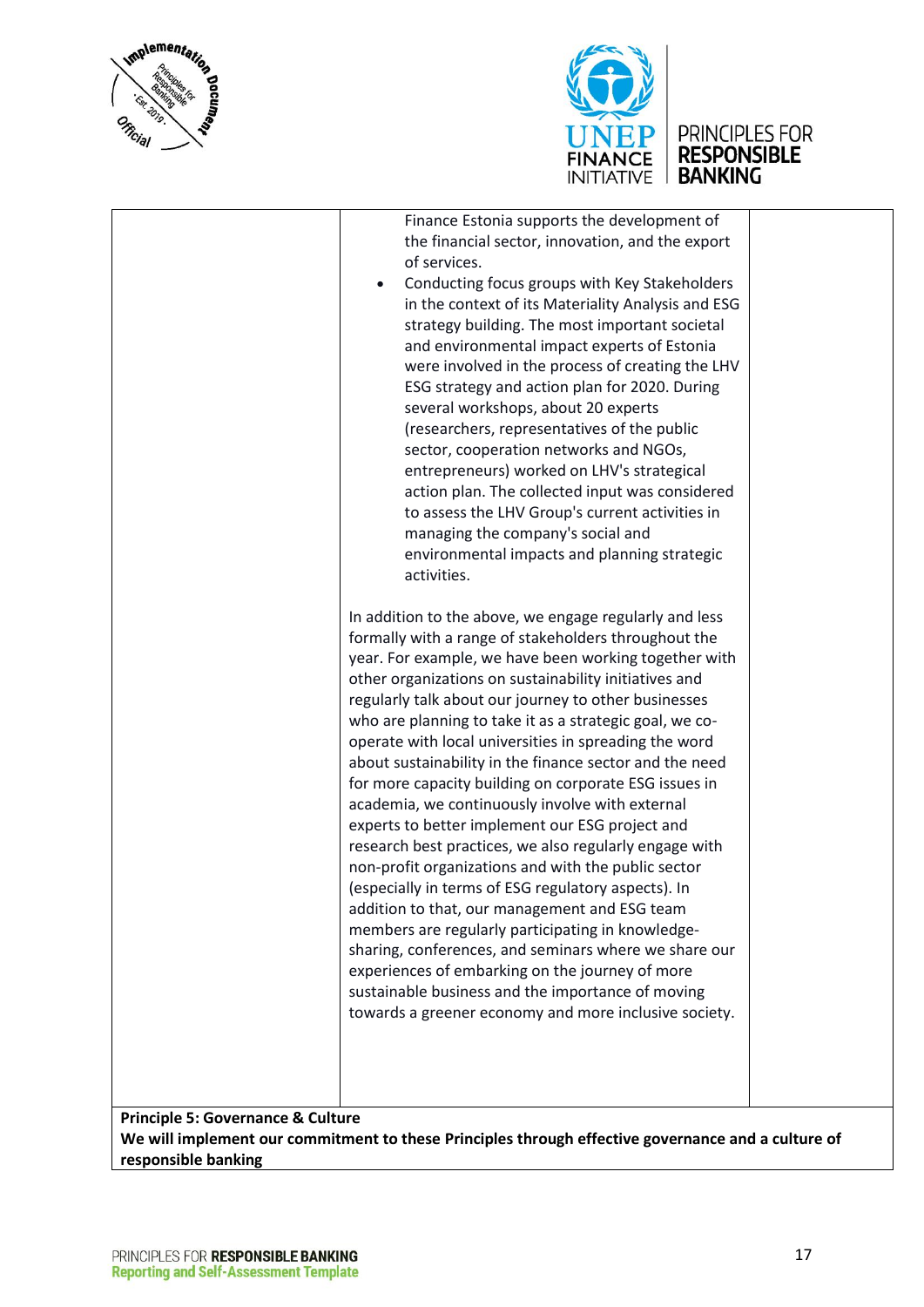



5.1 *Describe* the relevant governance structures, policies and procedures your bank has in place/is planning to put in place to manage significant positive and negative (potential) impacts and support effective implementation of the Principles. At the end of 2020, we adopted a group wide ESG policy which sets the goals, ambitions, and approaches for our sustainability activity in all the subsidiaries of the group. At the same time, we also approved an ESG KPI roadmap for 2021-23 which will help us move closer to a measurable sustainability management and will help us achieve our SMART targets moving forward. The ESG policy also sets a high-level structure and responsibilities for ESG governance group-wide – Head of ESG being responsible for all everyday ESG matters, Group CEO as governing body member ultimately responsible for ESG supervision, all Heads of LHV Group's subsidiaries as responsible for supervision over everyday ESG matters. ESG activities in their respective subsidiaries and the Communications Manager as responsible for external communication related to environmental and social matters and serving as a contact person for all sustainability-related public enquiries. As of 2020, we have a dedicated ESG team who reports directly to the Bank CEO. We also have several employees working on ESG activities in their respective fields, like compliance, HR, consumer banking, asset management, credit, and risk management teams. **ESG Steering Committee** In March 2021 we launched an ESG steering committee, which serves as a high-level governing body for ESG issues in LHV Group. The Committee follows the ESG policy adopted by the Supervisory Board of the LHV Group and was launched to ensure the development and implementation of various ESG projects and processes group-wide so that all our objectives can be met. The Committee also coordinate the flow of information on ESG projects, legislation and developments and advises members of the management of LHV's subsidiaries on ESG-related activities to be in line with LHV's business strategy, values, ESG strategic goals and best ESG management practices. We are currently in the process of setting up proper ESG governance system within LHV, with an aim to integrate ESG and sustainability matters to all relevant business functions and processes, and to involve all relevant managers in business units. We have [ESG Policy](https://www.lhv.ee/assets/files/esg_poliitika_lhv_group_12_11_2020-en.pdf)

conducted an analysis of the best ESG governance

[Annual ESG](https://investor.lhv.ee/assets/files/ESG_Report_2020-EN.pdf)  [report](https://investor.lhv.ee/assets/files/ESG_Report_2020-EN.pdf)

[Annual Corporate](https://investor.lhv.ee/assets/files/Corporate_Governance_Report_2020-ET.pdf)  **Governance** [report](https://investor.lhv.ee/assets/files/Corporate_Governance_Report_2020-ET.pdf)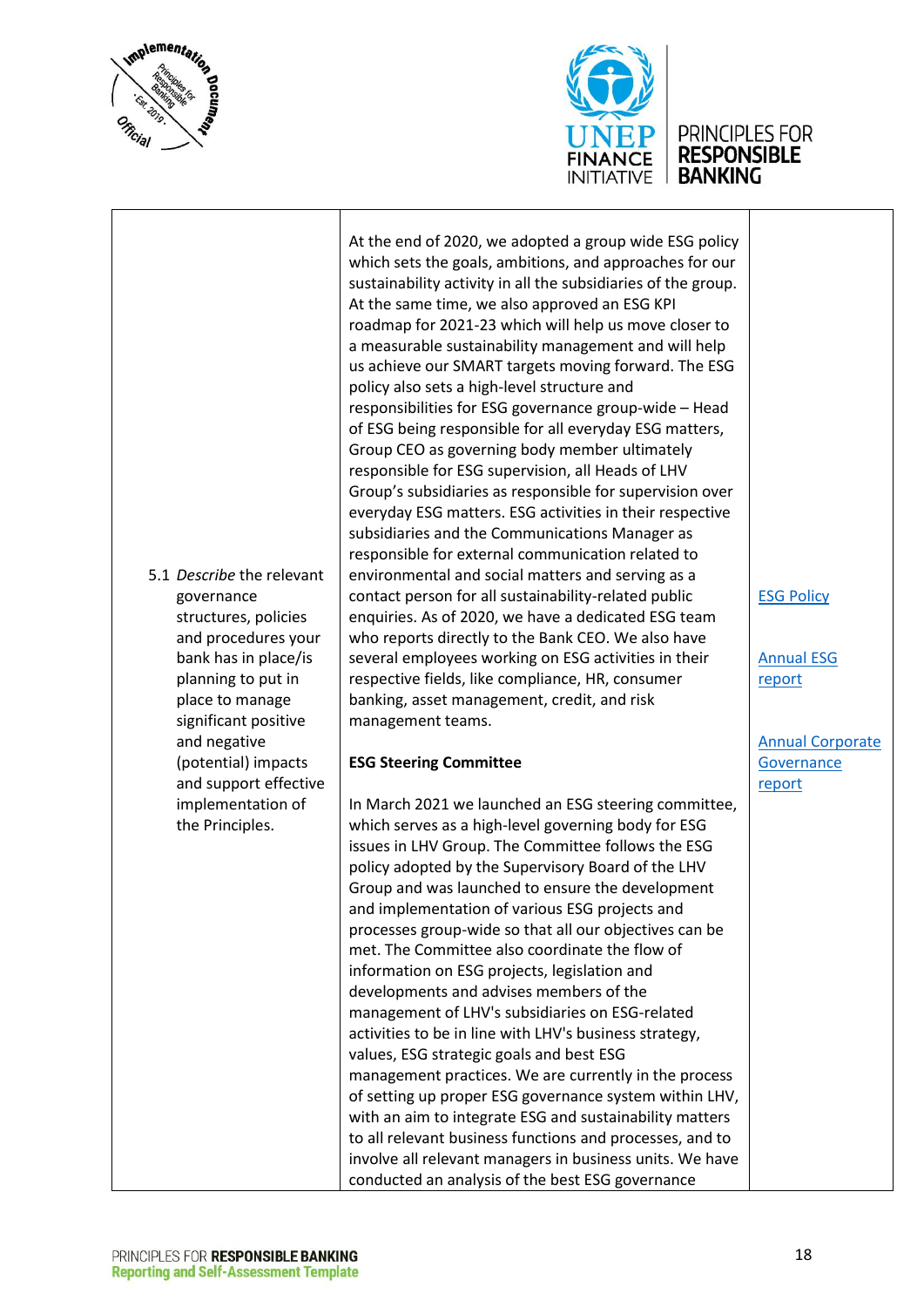



practices among financial firms internationally and are about to set up an action plan for Q4 2021 for improving our own ESG Governance structure and practice to support us moving closer to our PRB and sustainability goals. The committee meets up once a month and the members include the Group CEO, the Chairman of the Management Board of LHV Bank, the Chief Risk officer of LHV Bank, LHV Chief Financial Officer of the Bank, Chairman of the Management Board of LHV Insurance, Chairman of the Management Board of LHV Asset Management and the Head of ESG.

#### **Policies, Projects & Procedures**

Apart from the ESG Policy and the KPI roadmap, that LHV has adopted, we have also made considerable improvements and additions into our Credit Policy (including exclusion list of activities we do not finance) and HR & Remuneration policies to support the implementation of the Principles and our ESG goals. LHV Asset Management has adopted and follows a separate Responsible Investment Policy for the management of Pension Funds. We are currently also in the process of reviewing and renewing our Risk Policy and Group Code of Ethics. As of June 2021, we also have ESG questionnaire integrated into our credit memo for our corporate clients onboarding process. Group wide, we have approximately 10 ESG project streams currently running to implements PRB and ESG into our business and operations. The project streams include policy implementation, data & KPIs, ESG governance structure, communications, ESG reporting standards, internal capacity building, credit granting processes, ESG compliance and regulatory gap analysis, portfolio, and client ESG assessment activities and the building of ESG risk management framework. In 2022, we are planning to do a new Portfolio Impact Analysis using the new and improved UNEP PRB assessment tool, as the previous one was done using the old tool and data from 2019. We wish to re-assess our impact and keep our strategic activities aligned with the most recent results of the analysis.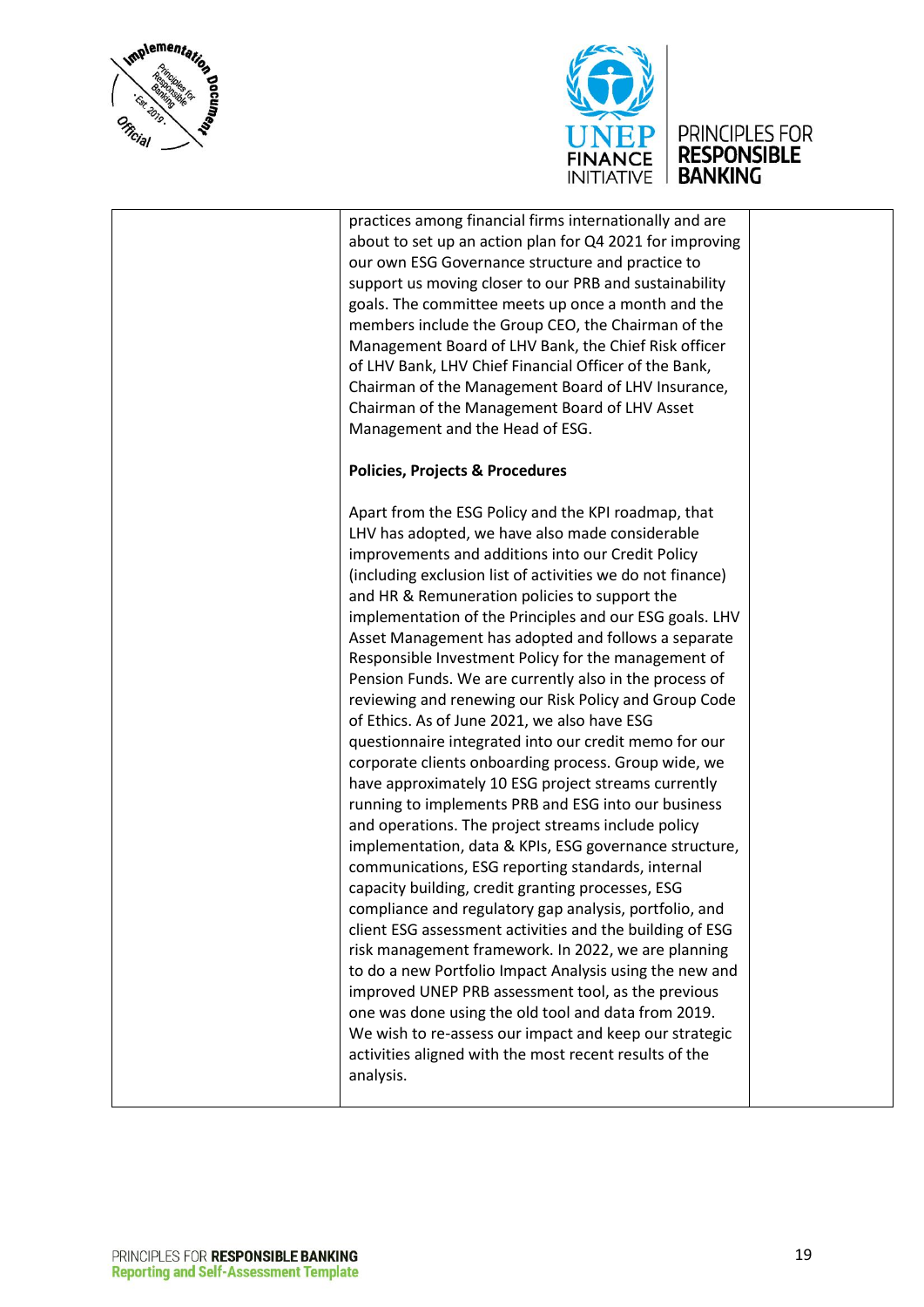





At the end of 2020, we adopted a group wide ESG policy which sets the goals, ambitions, and approaches for our sustainability activity in all the subsidiaries of the group. At the same time, we also approved an ESG KPI roadmap for 2021-23 which will help us move closer to a measurable sustainability management and will help us achieve our SMART targets moving forward. The ESG policy also sets a high-level structure and responsibilities for ESG governance group-wide – Head of ESG being responsible for all everyday ESG matters, Group CEO as governing body member ultimately responsible for ESG supervision, all Heads of LHV Group's subsidiaries as responsible for supervision over everyday ESG matters. ESG activities in their respective subsidiaries and the Communications Manager as responsible for external communication related to environmental and social matters and serving as a contact person for all sustainability-related public enquiries. As of 2020, we have a dedicated ESG team who reports directly to the Bank CEO. We also have several employees working on ESG activities in their respective fields, like compliance, HR, consumer banking, asset management, credit, and risk management teams.

#### **ESG Steering Committee**

In March 2021 we launched an ESG steering committee, which serves as a high-level governing body for ESG issues in LHV Group. The Committee follows the ESG policy adopted by the Supervisory Board of LHV Group and it ensures the development and implementation of various ESG projects and processes group-wide so that all our objectives can be met. The Committee also coordinate the flow of information on ESG projects, legislation and developments and advises members of the management of LHV's subsidiaries on ESG-related activities to be in line with LHV's business strategy, values, ESG strategic goals and best ESG governance and management practices. We are currently in the process of developing and improving the internal ESG governance system, with an aim to even better integrate ESG and sustainability matters to all relevant business functions and processes, and to involve all relevant managers in business units. We have conducted an analysis of the best ESG governance practices among financial firms internationally and are

5.2 *Describe* the initiatives and measures your bank has implemented or is planning to implement to foster a culture of responsible banking among its employees. This should include a highlevel overview of capacity building, inclusion in remuneration structures and performance management and leadership communication, amongst others.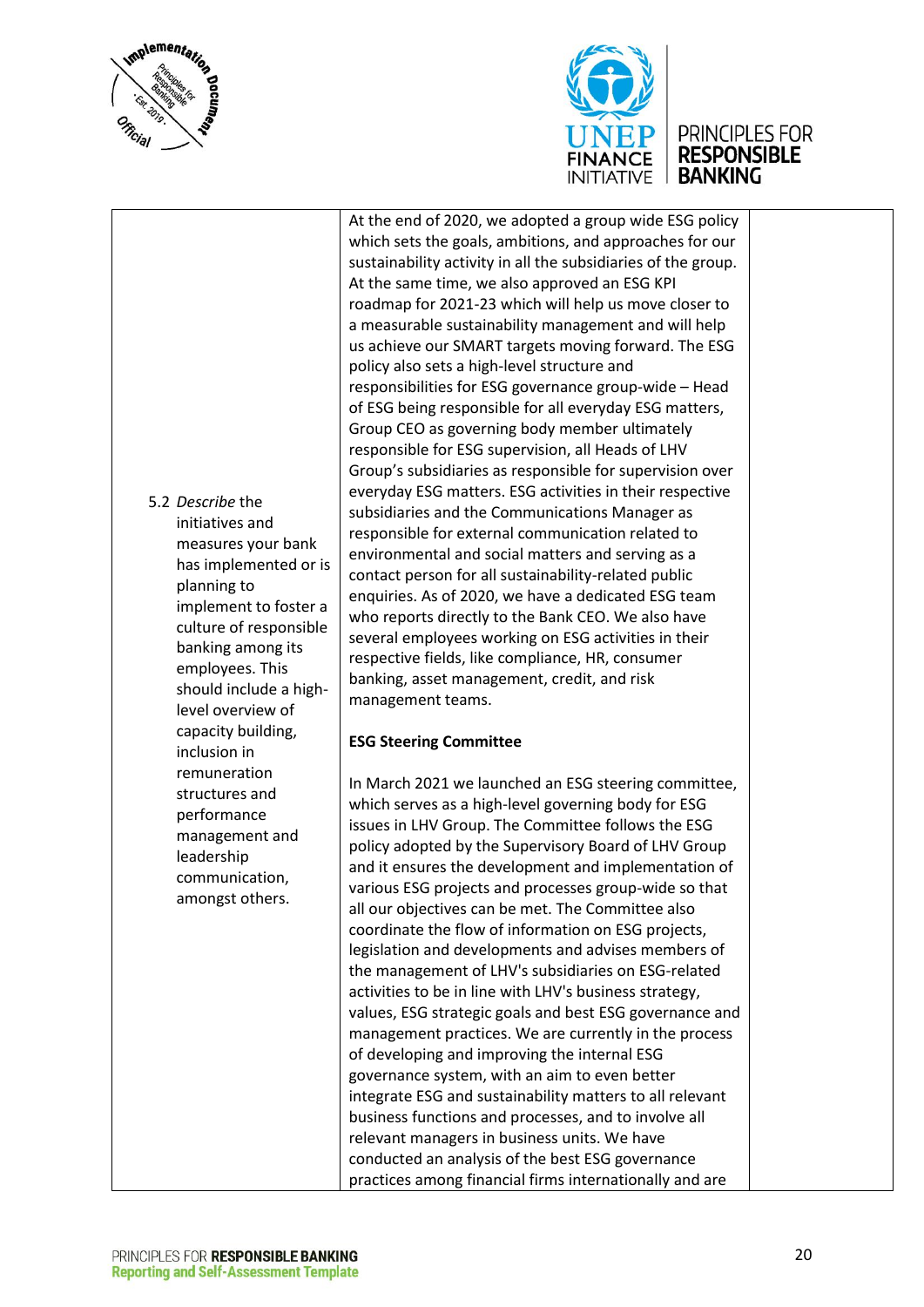



about to set up an action plan for 2022 for improving our own ESG governance structure and practice to support us moving closer to our PRB and sustainability goals. The Committee meets up once a month and the members include the Group CEO, the Chairman of the Management Board of LHV Bank, the Chief Risk officer of LHV Bank, LHV Chief Financial Officer of the Bank, Chairman of the Management Board of LHV Insurance, Chairman of the Management Board of LHV Asset Management and the Head of ESG.

#### **Policies, Projects & Procedures**

Apart from the ESG Policy and the KPI roadmap, that LHV has adopted, we have also made considerable improvements and additions into our Credit Policy (including exclusion list of activities we do not finance) and HR & Remuneration policies to support the implementation of the Principles and our ESG goals. LHV Asset Management has adopted and follows a separate Responsible Investment Policy for the management of Pension Funds. We are currently also in the process of reviewing and renewing our Risk Policy and Group Code of Ethics. As of June 2021, we also have ESG questionnaire integrated into our credit memo for our corporate clients onboarding process. Group wide, we have approximately 10 ESG project streams currently running to implements PRB and ESG into our business and operations. The project streams include policy implementation, data & KPIs, ESG governance structure, communications and digital content, ESG reporting standards, internal capacity building, credit granting processes, ESG compliance and regulatory gap analysis, portfolio and client ESG assessment activities and the building of ESG risk management framework. In 2022, we are planning to complete a new Portfolio Impact Analysis using the new and improved UNEP FI Portfolio Impact Analysis tool, as the previous one was done using the old tool and data from 2019. We wish to reassess our impact areas, widen the scope of business areas included, and keep our strategic activities aligned with the most recent results of the analysis.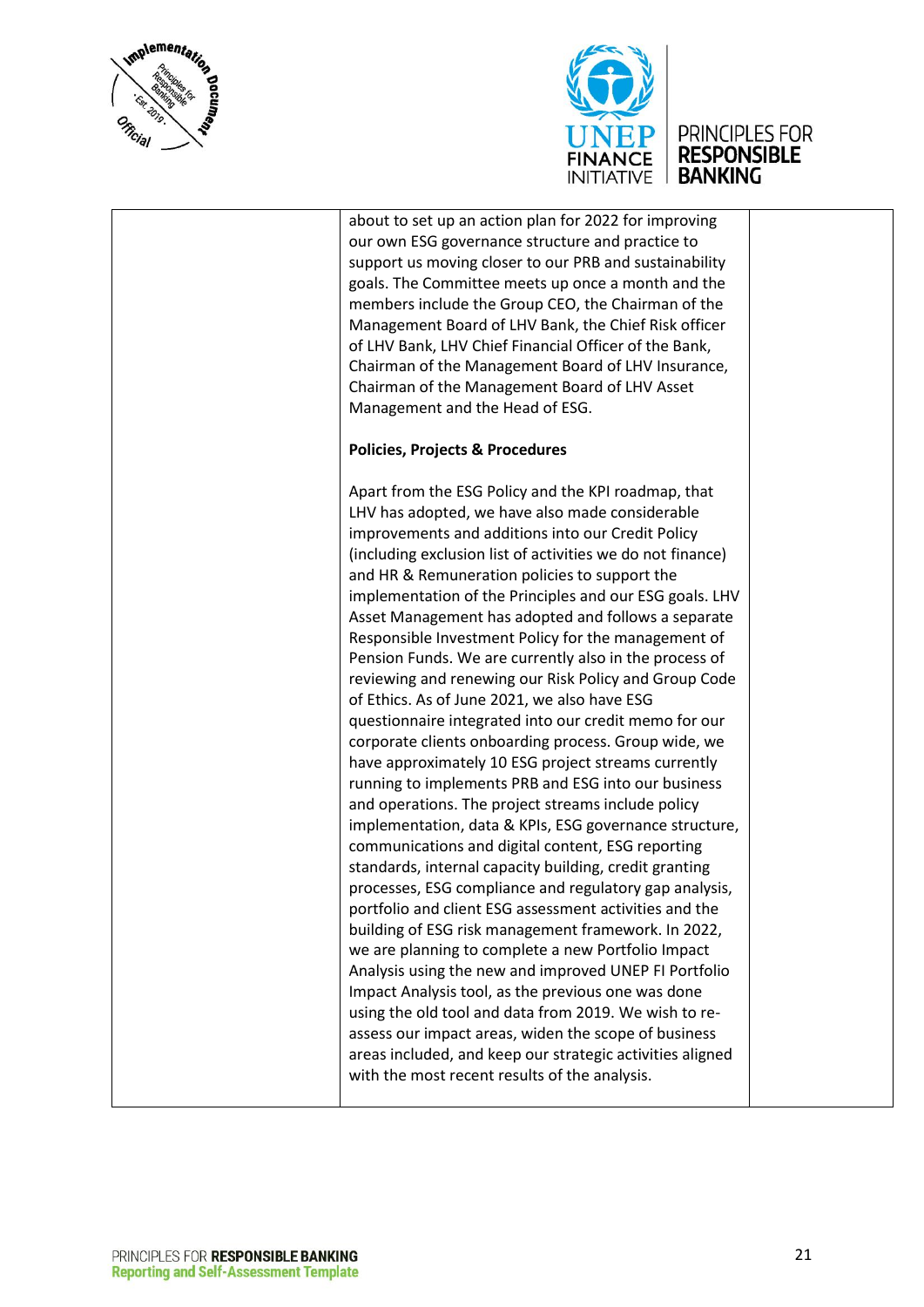



# UNEP PRINCIPLES FOR<br>FINANCE RESPONSIBLE<br>INITIATIVE BANKING

|                                                       | Target -setting and actions to achieve these targets is                                                       |  |
|-------------------------------------------------------|---------------------------------------------------------------------------------------------------------------|--|
|                                                       | currently being covered through several internal ESG                                                          |  |
| 5.3 Governance Structure                              | project streams. We are currently working on around 70                                                        |  |
| for Implementation of                                 | different sustainability performance indicators, which                                                        |  |
| the Principles                                        | we will start monitoring and analysing to measure our                                                         |  |
|                                                       | performance in different areas. As of today, we are                                                           |  |
| Show that your bank                                   | working on the first step of our Target-Setting Project,                                                      |  |
| has a governance                                      | which focuses on gathering and analysing the data and                                                         |  |
| structure in place for                                | assessing our capacity to gather information from future                                                      |  |
| the implementation                                    | clients, State databases and our own databases to agree                                                       |  |
| of the PRB, including:                                | on and finalize a final set of KPIs we can use and                                                            |  |
|                                                       | measure in real-time and report on our progress at least                                                      |  |
| a) target-setting and                                 | annually. We are working with different business lines                                                        |  |
| actions to achieve                                    | and assessing which metrics is relevant to us in                                                              |  |
| targets set                                           | achieving our sustainability goals and implement the                                                          |  |
| b) remedial action in                                 | PRB Principles. The next step will be setting targets in                                                      |  |
| the event of targets                                  | each of those indicators and impact areas. This will be                                                       |  |
| or milestones not                                     | followed by developing an improved ESG data analysis,                                                         |  |
| being achieved or                                     | visualization and reporting function and ideally a                                                            |  |
| unexpected negative                                   | development of sustainability metrics dashboard, which                                                        |  |
| impacts being                                         | will help us assess our performance, pinpoint targets                                                         |  |
| detected.                                             | and milestones which we might not achieve and detect                                                          |  |
|                                                       | any negative trends in terms of our environmental or                                                          |  |
|                                                       | societal impact. Please see 5.1 for a more.                                                                   |  |
|                                                       | Please provide your bank's conclusion/ statement if it has fulfilled the requirements regarding Governance    |  |
| Structure for Implementation of the Principles.       |                                                                                                               |  |
|                                                       | Our current organizational structure supports the implementation of the Principles and we will continue to    |  |
|                                                       | improve it. The past two years have been the years of extensive preparatory projects and tasks to build a     |  |
|                                                       | structure of project management and governance internally to support the implementation of the Principles.    |  |
|                                                       | As of today, we have a clear understanding of the various project streams that we need to work on, we have    |  |
|                                                       | and active ESG Steering Committee and ESG team in charge of overseeing the management of ESG in all our       |  |
|                                                       | group subsidiaries. We also have the first policies, roadmaps, budgets and designated employees to see the    |  |
|                                                       | projects through and achieve our goals. It is fair to say, LHV has progressed substantially in fulfilling the |  |
|                                                       | requirements for Governance Structure, but we do comprehend there are still room for improvement which        |  |
| we will tackle moving forward.                        |                                                                                                               |  |
| <b>Principle 6: Transparency &amp; Accountability</b> |                                                                                                               |  |
|                                                       | We will periodically review our individual and collective implementation of these Principles and be           |  |
|                                                       | transparent about and accountable for our positive and negative impacts and our contribution to society's     |  |
| goals.                                                |                                                                                                               |  |
|                                                       | The current report thoroughly describes the progress                                                          |  |
| 1.1 Progress on                                       | we have made in the past 18 months and explains in-                                                           |  |
| Implementing the                                      | depth the projects we have ongoing and the activities                                                         |  |
| Principles for                                        | we have taken upon and are continuing within the                                                              |  |
| Responsible Banking                                   | coming years.                                                                                                 |  |
|                                                       |                                                                                                               |  |

| Show that your bank | As a financial institution that is currently actively    |
|---------------------|----------------------------------------------------------|
| has progressed on   | growing its international scope, we take it seriously to |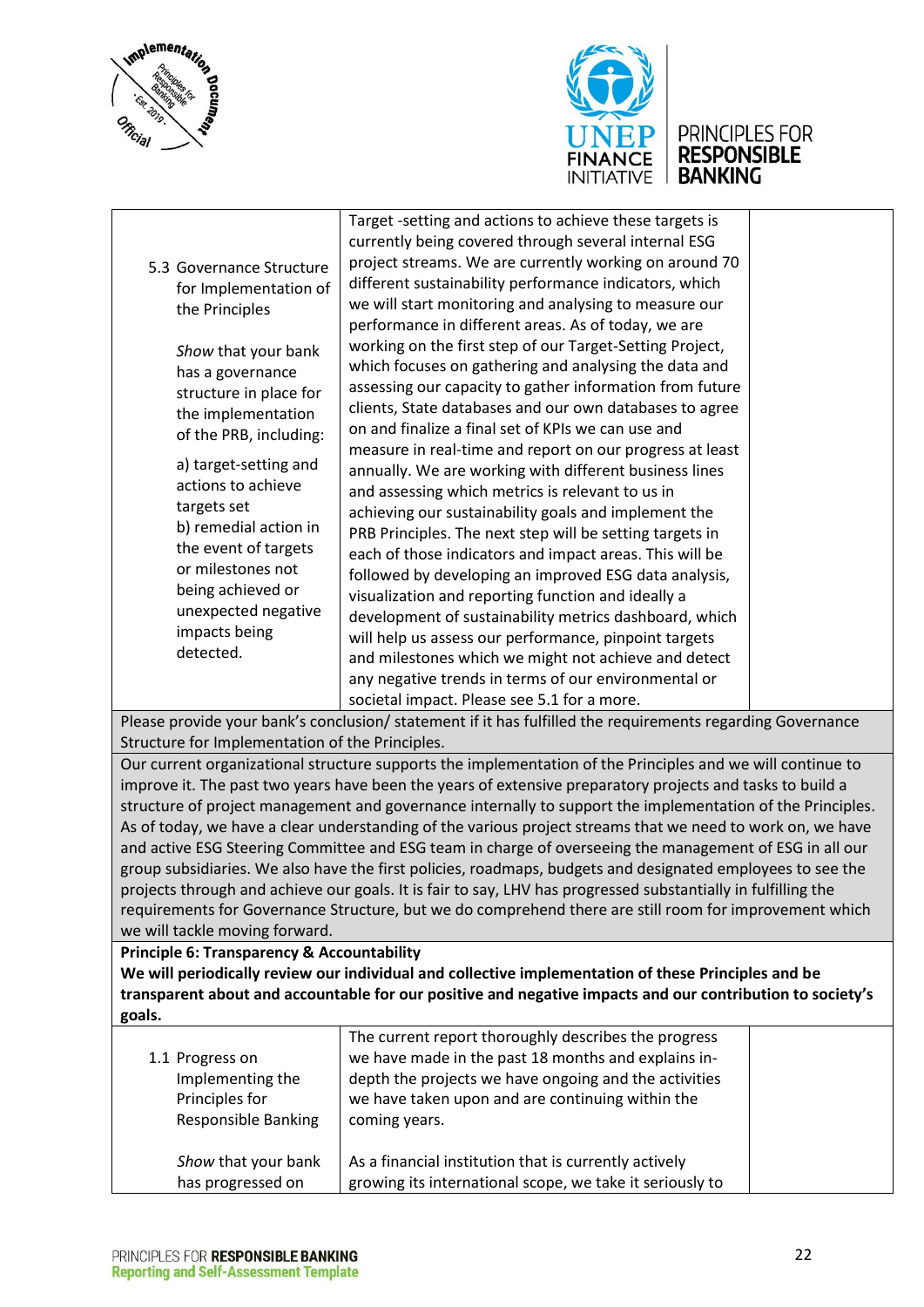



implementing the six Principles over the last 12 months (up to 18 months in your first reporting after becoming a signatory) in addition to the setting and implementation of targets in minimum two areas (see 2.1- 2.4).

*Show* that your bank has considered existing and emerging international/regional good practices relevant for the implementation of the six Principles for Responsible Banking. Based on this, it has defined priorities and ambitions to align with good practice.

*Show* that your bank has implemented/is working on implementing changes in existing practices to reflect and be in line with existing and emerging international/regional good practices and has made progress on its implementation of these Principles.

make sure all of our sustainability activities not only take into account local and regional best practices, but we aim to be a pioneer and an evangelist of green finance in our home markets and beyond. For example, in our region, we have in recent years been recognized with several awards highlighting us as one of the best and most attractive employers as well as the greenest and most sustainable office operations. In 2020 we were also received the Silver Level quality label from Estonian Responsible Business Forum's Responsible Business Index program. The index connects different corporate sustainability areas from workplace culture to environmental awareness and reporting and transparency. Our goal is to receive Gold Label in 2022

In the area of corporate governance, the greatest recognition was the award granted to LHV as the company with the best investor relations on the Nasdaq Baltic stock exchanges in 2019. Moreover, in 2021, for the fourth year in a row, the leading international economic magazine Euromoney declared LHV Bank the best bank in Estonia thanks to its good handling of the effects of the Covid-19 virus, several developments in digital banking and other financial products, as well as the successful issuance of mortgage bonds and outstanding growth numbers in terms of business volumes, profitability, and the number of clients.

We are constantly researching best practices in sustainable finance from the bigger players and institutions who have already achieved more in their ESG journey. We comprehend the fact, that to Implement the Principles, we do not have to invest the wheel, but rather build internal capacity and learn from best practices and standards of operations. To achieve an internal sustainability mindset through organizational change we will continue to engage and work together with experts, our customers, and other stakeholders to leverage the possibilities of a greener, more inclusive economy.

Please provide your bank's conclusion/statement if it has fulfilled the requirements regarding Progress on Implementing the Principles for Responsible Banking

LHV has made considerable improvements and progress in our internal processes supporting more sustainable practices and we have successfully on track with the implementation of the Principles. We have a clear strategic roadmap and list of project we will need to work on in the coming year and governance